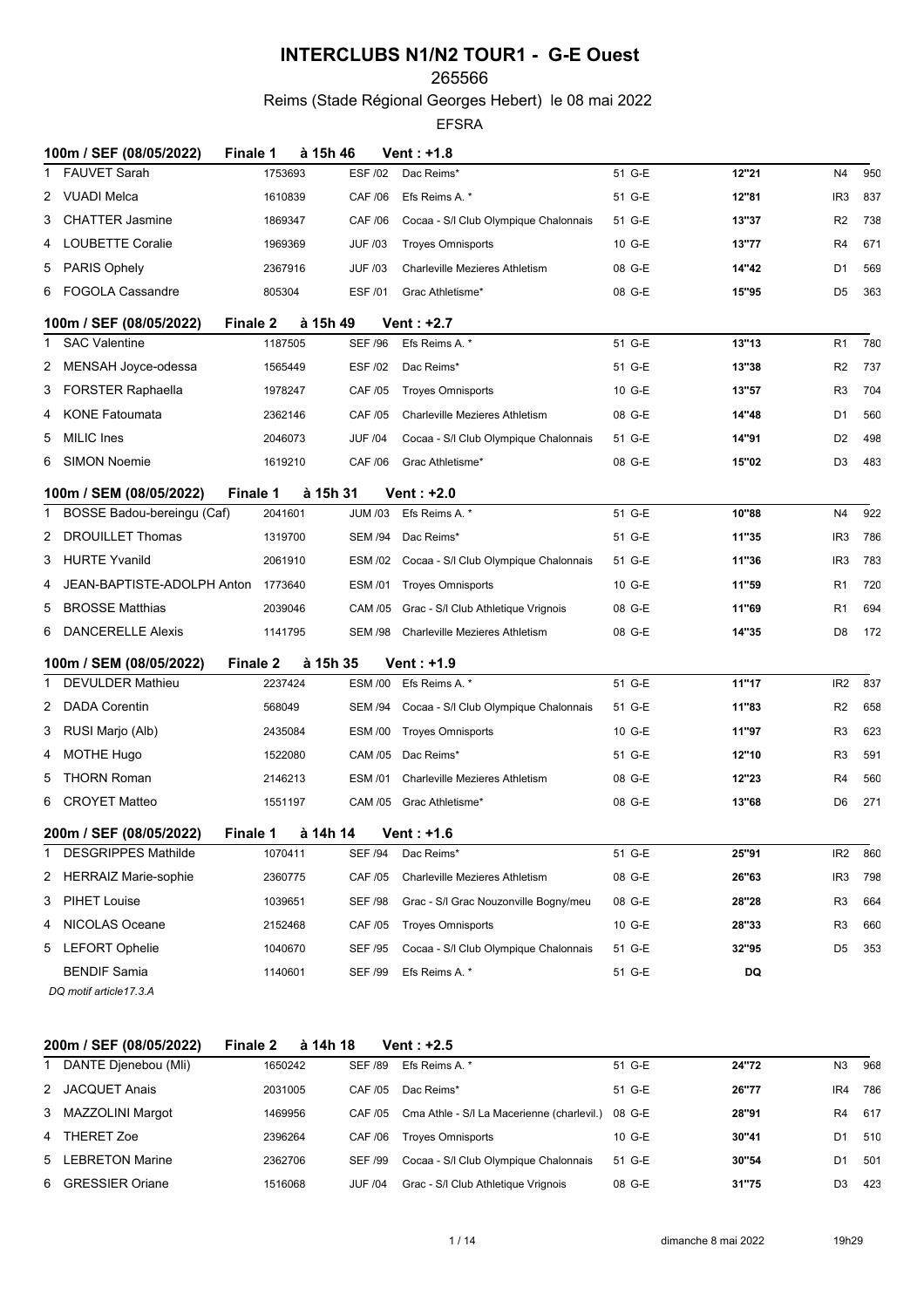### 265566

Reims (Stade Régional Georges Hebert) le 08 mai 2022

|    | 200m / SEM (08/05/2022)          | à 13h 58<br><b>Finale 1</b>     |                | <b>Vent: +1.3</b>                             |        |            |                 |     |
|----|----------------------------------|---------------------------------|----------------|-----------------------------------------------|--------|------------|-----------------|-----|
| 1. | <b>ANICET Jehan</b>              | 2008700                         | <b>ESM /01</b> | Efs Reims A. *                                | 51 G-E | 21"53      | N <sub>3</sub>  | 991 |
| 2  | PREVOST Killian                  | 1481572                         | <b>JUM /03</b> | Cocaa - S/I Club Olympique Chalonnais         | 51 G-E | 22"93      | IR <sub>3</sub> | 802 |
| 3  | LAURENT Hugo                     | 1387931                         | CAM /05        | <b>Troyes Omnisports</b>                      | 10 G-E | 23"28      | IR4             | 758 |
| 4  | <b>MARCHAL Maxence</b>           | 2051950                         | CAM /06        | Charleville Mezieres Athletism                | 08 G-E | 24"04      | R <sub>2</sub>  | 667 |
| 5  | <b>COURROUX Gauthier</b>         | 1228255                         | ESM /01        | Grac - S/I Club Athletique Vrignois           | 08 G-E | 24"83      | R4              | 578 |
|    | <b>GOURBEYRE Benjamin</b>        | 1660124                         |                | ESM /00 Dac Reims*                            | 51 G-E | DQ         |                 |     |
|    | 200m / SEM (08/05/2022)          | <b>Finale 2</b><br>à 14h 03     |                | <b>Vent: +0.8</b>                             |        |            |                 |     |
|    | 1 MARTINS Krys                   | 2251078                         | <b>CAM /05</b> | Cocaa - S/I Club Olympique Chalonnais         | 51 G-E | 23"78      | R <sub>2</sub>  | 697 |
| 2  | EL MAATTAL Zakaria               | 1439942                         | <b>SEM /88</b> | Efs Reims A. *                                | 51 G-E | 23"81      | R <sub>2</sub>  | 694 |
| 3  | DAYAWA Clement                   | 1761210                         | CAM /06        | Dac Reims*                                    | 51 G-E | 23"95      | R <sub>2</sub>  | 677 |
| 4  | FELIX Satya                      | 2203320                         | CAM /06        | <b>Troyes Omnisports</b>                      | 10 G-E | 24"39      | R3              | 627 |
| 5  | <b>BOUDAOUCH Sofiane</b>         | 2332450                         | <b>JUM /03</b> | Charleville Mezieres Athletism                | 08 G-E | 25"23      | R6              | 535 |
| 6  | <b>OUANNOUGHI Billel</b>         | 1193362                         |                | CAM /05 Grac - S/I Grac Nouzonville Bogny/meu | 08 G-E | 27"75      | D6              | 305 |
|    | 400m / SEF (08/05/2022)          | à 13h 04<br><b>Finale 1</b>     |                |                                               |        |            |                 |     |
| 1. | <b>BRESSON Maiwenn</b>           | 1780843                         | CAF /06        | Efs Reims A. *                                | 51 G-E | 59"22      | IR <sub>2</sub> | 863 |
| 2  | <b>LAGNEAU Sofia</b>             | 1574116                         | <b>ESF /01</b> | <b>Troyes Omnisports</b>                      | 10 G-E | 60"83      | IR <sub>3</sub> | 809 |
| 3  | MARTINS Ynola                    | 2251079                         | <b>ESF /02</b> | Cocaa - S/I Club Olympique Chalonnais         | 51 G-E | 61"00      | IR <sub>3</sub> | 804 |
| 4  | AUBERT Steffy                    | 1929123                         | <b>JUF /04</b> | Charleville Mezieres Athletism                | 08 G-E | 61"37      | IR <sub>3</sub> | 792 |
| 5  | <b>MARTINS Idaline</b>           | 1266204                         | <b>ESF /00</b> | Grac - S/I Grac Nouzonville Bogny/meu         | 08 G-E | 69"56      | R <sub>6</sub>  | 547 |
|    | LAHMAR Lina                      | 1418080                         | <b>JUF /04</b> | Dac Reims*                                    | 51 G-E | <b>DNS</b> |                 |     |
|    | 400m / SEF (08/05/2022)          | Finale <sub>2</sub><br>à 13h 10 |                |                                               |        |            |                 |     |
|    | RAVELOMANIRAKA Mialy             | 1780972                         | <b>JUF /03</b> | Efs Reims A. *                                | 51 G-E | 61"44      | IR <sub>3</sub> | 789 |
| 2  | <b>GUERARD Lou Ann</b>           | 1717636                         | <b>JUF /04</b> | Charleville Mezieres Athletism                | 08 G-E | 64"27      | R <sub>2</sub>  | 700 |
| 3  | <b>CARABASSE Lea</b>             | 1109136                         | <b>ESF /00</b> | <b>Troyes Omnisports</b>                      | 10 G-E | 68"29      | R <sub>5</sub>  | 582 |
| 4  | <b>BORCA Audrey</b>              | 942992                          | <b>MAF /84</b> | Grac - S/I Club Athletique Vrignois           | 08 G-E | 68"92      | R5              | 565 |
|    | <b>BARBERON GARCIA Joanna</b>    | 2034587                         | CAF /05        | Dac Reims*                                    | 51 G-E | <b>DNS</b> |                 |     |
|    | 400m / SEM (08/05/2022)          | à 12h 39<br><b>Finale 1</b>     |                |                                               |        |            |                 |     |
|    | 1 POTE Maximilien                | 1223297                         | ESM /00        | Efs Reims A. *                                | 51 G-E | 49"01      | N4              | 918 |
| 2  | NKOLO EYANGO Helmut              | 1344744                         |                | SEM /92 Troyes Omnisports                     | 10 G-E | 49"38      | N4              | 895 |
| 3  | NIVOIX Karim                     | 1520693                         | <b>SEM /98</b> | Charleville Mezieres Athletism                | 08 G-E | 50"18      | IR <sub>1</sub> | 848 |
| 4  | MONDOKO Jospin (Caf)             | 2100321                         |                | CAM /05 Dac Reims*                            | 51 G-E | 52"36      | IR <sub>3</sub> | 724 |
| 5  | <b>SAGER Lucas</b>               | 1707126                         |                | ESM /02 Cocaa - S/I Club Olympique Chalonnais | 51 G-E | 52"52      | IR4             | 715 |
| 6  | LERUD-TOUSSAINT Axel             | 2260959                         |                | ESM /02 Grac - S/I Club Athletique Vrignois   | 08 G-E | 55"86      | R3              | 546 |
|    | 400m / SEM (08/05/2022)          | Finale 2<br>à 12h 44            |                |                                               |        |            |                 |     |
| 1  | <b>TAILLANDIER Malo</b>          | 1936772                         | <b>JUM /03</b> | Charleville Mezieres Athletism                | 08 G-E | 51"49      | IR <sub>3</sub> | 772 |
| 2  | <b>BAILLY Theo</b>               | 1155640                         | <b>SEM /99</b> | <b>Troyes Omnisports</b>                      | 10 G-E | 51"93      | IR <sub>3</sub> | 748 |
| 3  | <b>EBANE MBENG Jean-baptiste</b> | 1783802                         | <b>JUM /03</b> | Efs Reims A. *                                | 51 G-E | 53"45      | R1              | 666 |
| 4  | <b>SAUVAGE Remi</b>              | 1521693                         | <b>JUM /04</b> | Cocaa - S/I Club Olympique Chalonnais         | 51 G-E | 56"08      | R3              | 536 |
| 5  | VINGADASSALOM Logan              | 1860532                         | <b>ESM /01</b> | Grac Athletisme*                              | 08 G-E | 56"52      | R4              | 515 |
| 6  | <b>PIERRET Matthieu</b>          | 1653703                         | <b>JUM /04</b> | Dac Reims*                                    | 51 G-E | 58"12      | R5              | 445 |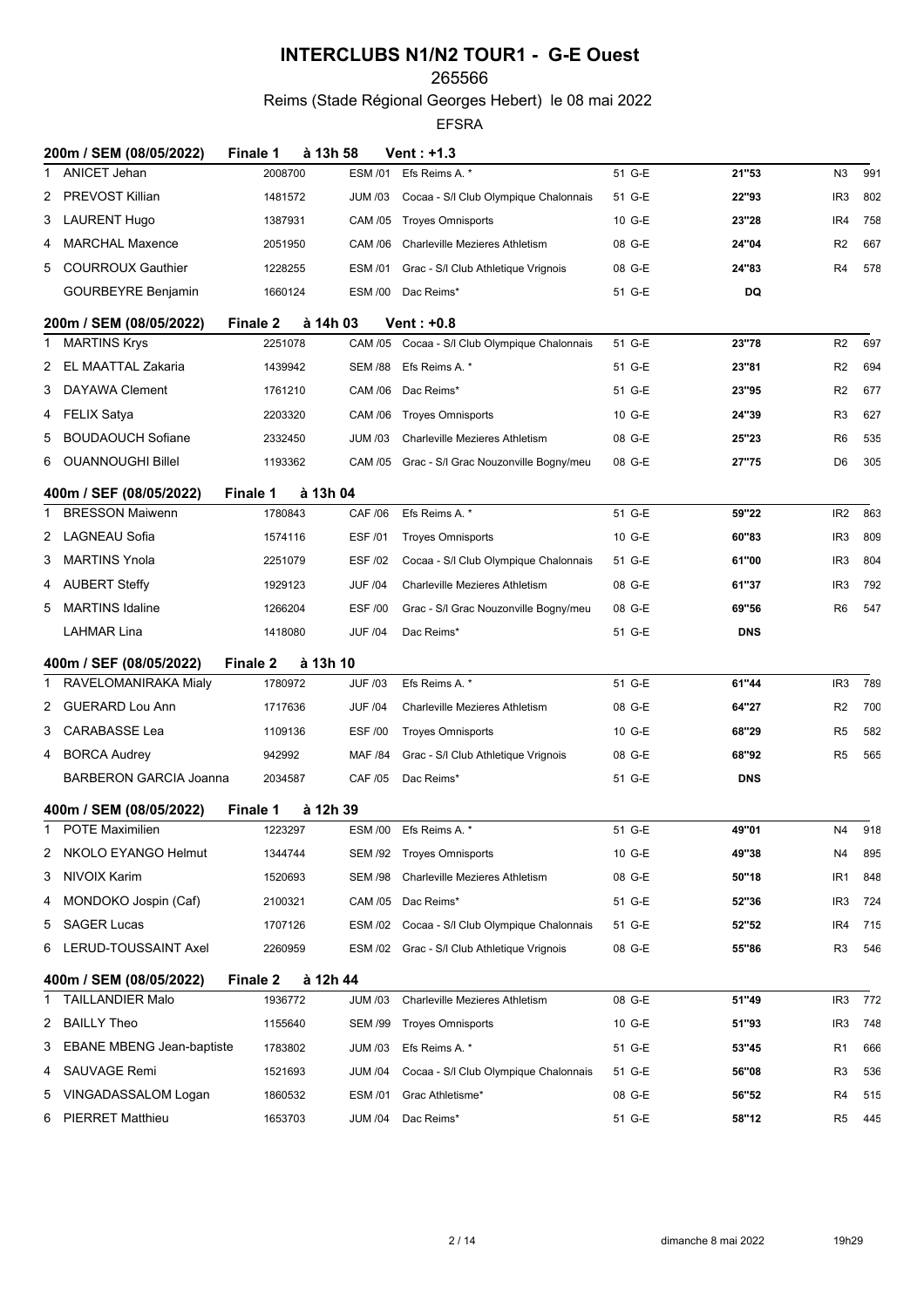## 265566

## Reims (Stade Régional Georges Hebert) le 08 mai 2022

| 800m / SEF (08/05/2022)          | à 13h 41<br><b>Finale 1</b> |                |                                            |        |         |                 |         |
|----------------------------------|-----------------------------|----------------|--------------------------------------------|--------|---------|-----------------|---------|
| <b>PELLERIN Solene</b>           | 2138780                     | <b>JUF /03</b> | Efs Reims A. *                             | 51 G-E | 2'24"06 | IR <sub>3</sub> | 772     |
| <b>VERZELLONI Mina</b><br>2      | 1996720                     | <b>CAF /05</b> | Efs Reims A. *                             | 51 G-E | 2'27"91 | IR4             | 717     |
| SOVY Ylona<br>3                  | 1236616                     | <b>JUF /03</b> | <b>Troyes Omnisports</b>                   | 10 G-E | 2'28"45 | R <sub>1</sub>  | 709     |
| <b>MAHIEU Charlotte</b><br>4     | 1133345                     | <b>SEF /98</b> | Grac - S/I Club Athletique Vrignois        | 08 G-E | 2'32"23 | R <sub>2</sub>  | 657     |
| <b>BOIVIN Marie</b><br>5         | 1670667                     | <b>CAF /06</b> | Dac Reims - S/I Club Athletique Villers Al | 51 G-E | 2'33"09 | R <sub>2</sub>  | 646     |
| <b>CHARRIAT-KROL Julie</b><br>6  | 2055945                     | <b>CAF /05</b> | <b>Troyes Omnisports</b>                   | 10 G-E | 2'39"99 | R4              | 557     |
| 7 EMPORIO Floryane               | 1809519                     | <b>CAF /05</b> | Dac Reims*                                 | 51 G-E | 2'41"91 | R <sub>5</sub>  | 533     |
| FEDDAG Nezia<br>8                | 1520674                     | <b>JUF /03</b> | Charleville Mezieres Athletism             | 08 G-E | 2'43"62 | R <sub>5</sub>  | 513     |
| 9 ROUJANSKY Clemence             | 1969441                     | <b>CAF /05</b> | Charleville Mezieres Athletism             | 08 G-E | 2'44"69 | R6              | 500     |
| 10 MOINY Blanche                 | 1257183                     | ESF /01        | Grac - S/I Grac Nouzonville Bogny/meu      | 08 G-E | 2'51"61 | D <sub>3</sub>  | 422     |
| 800m / SEM (08/05/2022)          | à 13h 29<br>Finale 1        |                |                                            |        |         |                 |         |
| <b>DHAINAUT Clement</b>          | 761674                      |                | SEM /97 Troyes Omnisports                  | 10 G-E | 1'49"03 |                 | N2 1054 |
| <b>SEVERIN Romain</b><br>2       | 1158975                     | <b>ESM /01</b> | Efs Reims A. *                             | 51 G-E | 1'49"06 | N2              | 1053    |
| MICHAUD Paul<br>3.               | 1653724                     | <b>ESM /00</b> | Efs Reims A. *                             | 51 G-E | 1'55"36 | IR1             | 879     |
| VASSOGNE Robin<br>4              | 628569                      | <b>SEM /98</b> | Dac Reims*                                 | 51 G-E | 1'56"66 | IR <sub>1</sub> | 845     |
| <b>LANGFORD Clement</b><br>5     | 1576842                     | CAM /05        | <b>Troyes Omnisports</b>                   | 10 G-E | 1'58"29 | IR <sub>2</sub> | 803     |
| <b>BARROS DA SILVA Jose</b><br>6 | 1289045                     | <b>SEM /92</b> | Charleville Mezieres Athletism             | 08 G-E | 1'59"56 | IR <sub>3</sub> | 771     |
| <b>MARTINOT Auguste</b><br>7     | 1429486                     | <b>SEM /94</b> | Grac - S/I Club Athletique Vrignois        | 08 G-E | 1'59"62 | IR <sub>3</sub> | 770     |
| RAIMBEAUX Aldo<br>8              | 559433                      | <b>SEM /89</b> | Grac - S/I Grac Renwez                     | 08 G-E | 1'59"64 | IR <sub>3</sub> | 769     |
| THIEBAULT Julyan<br>9            | 1885383                     | <b>JUM /03</b> | Dac Reims*                                 | 51 G-E | 2'05"34 | R <sub>2</sub>  | 635     |
| 10 DUVAL Titouan                 | 1707117                     | ESM /02        | Cocaa - S/I Club Olympique Chalonnais      | 51 G-E | 2'05"97 | R <sub>2</sub>  | 621     |
| 11 BROUSMICHE Alexandre          | 1240904                     |                | ESM /02 Charleville Mezieres Athletism     | 08 G-E | 2'10"84 | R4              | 518     |
| 1 500m / SEF (08/05/2022)        | Finale 1                    | à 14h 54       |                                            |        |         |                 |         |
| 1 ROLLIN Meline                  | 1133339                     | <b>SEF /98</b> | Grac - S/I Club Athletique Vrignois        | 08 G-E | 4'30"33 | N <sub>3</sub>  | 974     |
| PRAT Elena<br>2                  | 1517962                     | <b>CAF /05</b> | Efs Reims A. *                             | 51 G-E | 5'00"94 | IR4             | 765     |
| <b>BLANCHARD Chloe</b><br>3.     | 1881019                     | <b>JUF /04</b> | Dac Reims*                                 | 51 G-E | 5'05"29 | R1              | 738     |
| <b>DUMANGIN Clara</b><br>4       | 2013468                     | <b>CAF /05</b> | Dac Reims*                                 | 51 G-E | 5'07"01 | R <sub>1</sub>  | 727     |
| NEUMANN Laurianne<br>5           | 1249952                     | <b>SEF /93</b> | <b>Troyes Omnisports</b>                   | 10 G-E | 5'14"68 | R <sub>2</sub>  | 680     |
| <b>BERTHE Emilie</b><br>6        | 2230824                     | MAF /85        | Grac - S/I Grac Nouzonville Bogny/meu      | 08 G-E | 5'16"55 | R <sub>3</sub>  | 669     |
| <b>ROBIN Jeanne</b><br>7         | 1525692                     | <b>JUF /04</b> | Cocaa - S/I Club Olympique Chalonnais      | 51 G-E | 5'27"51 | R5              | 605     |
| <b>JANICKI Juliette</b><br>8     | 1927893                     | <b>SEF /96</b> | Charleville Mezieres Athletism             | 08 G-E | 5'31"65 | R6              | 581     |
| <b>LECOQ Melissa</b><br>9        | 1441135                     | CAF /05        | <b>Troyes Omnisports</b>                   | 10 G-E | 5'31"70 | R6              | 581     |
| 10 JOHANN Juliette               | 1520680                     | ESF /02        | Charleville Mezieres Athletism             | 08 G-E | 5'43"36 | D1              | 518     |
| 11 FALVY Estelle                 | 2227678                     | <b>SEF /98</b> | Efs Reims - S/I Esa Witry                  | 51 G-E | 6'11"22 | D4              | 381     |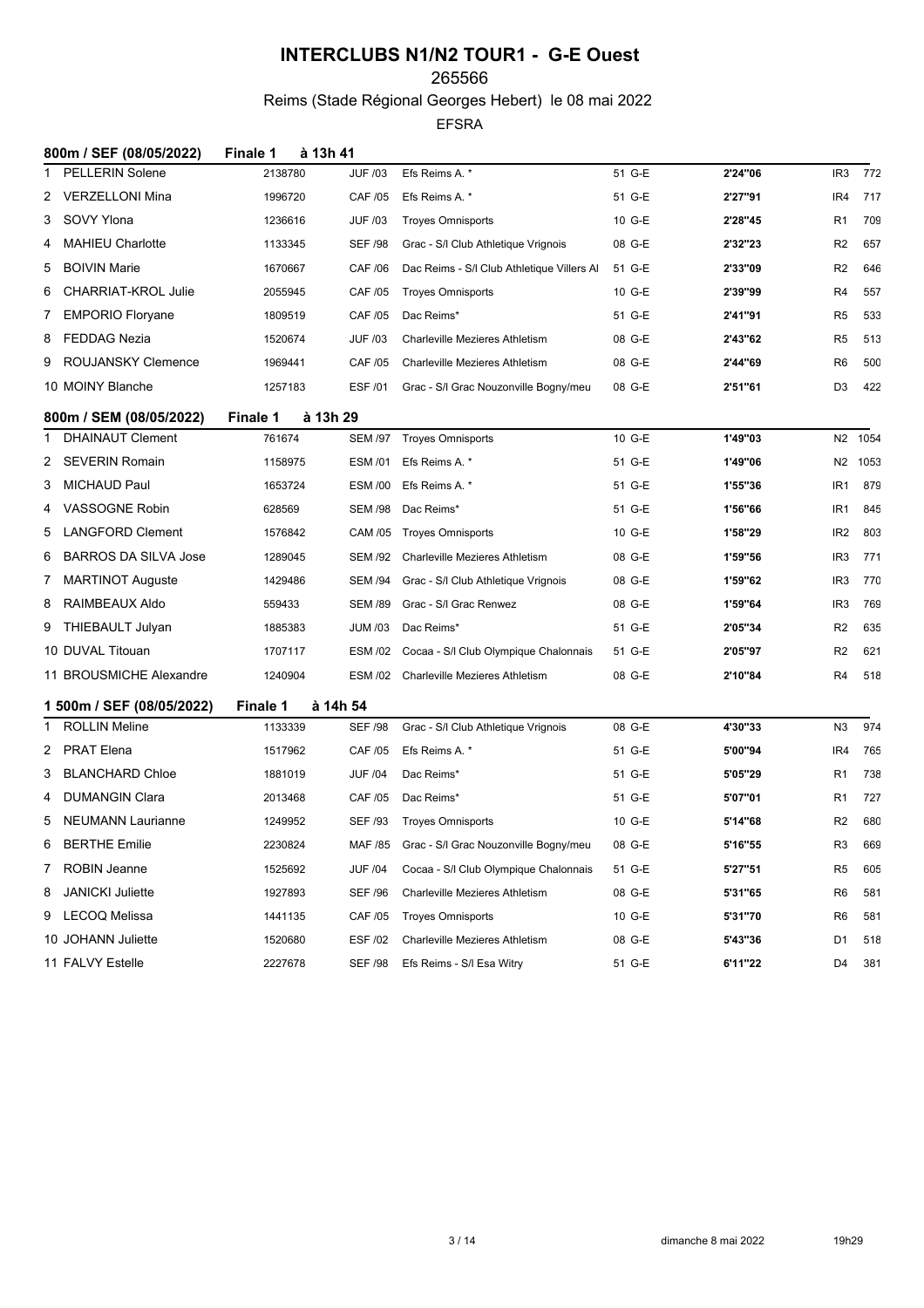### 265566

## Reims (Stade Régional Georges Hebert) le 08 mai 2022

|    | 1 500m / SEM (08/05/2022)          | Finale 1        | à 14h 35       |                                               |        |          |                 |     |
|----|------------------------------------|-----------------|----------------|-----------------------------------------------|--------|----------|-----------------|-----|
| 1. | <b>REBECK Julien</b>               | 1835172         | <b>SEM /99</b> | Efs Reims A. *                                | 51 G-E | 3'53"46  | N4              | 933 |
| 2  | <b>CHANET Clement</b>              | 2186520         | <b>ESM /00</b> | Efs Reims A. *                                | 51 G-E | 3'55"11  | IR1             | 913 |
| 3  | <b>JANICKI Clement</b>             | 1473509         | ESM /02        | <b>Charleville Mezieres Athletism</b>         | 08 G-E | 4'06"88  | IR3             | 775 |
| 4  | BIRDAHA Khalid (Mar)               | 1634035         |                | MAM /86 Troyes Omnisports                     | 10 G-E | 4'10"06  | IR4             | 740 |
| 5  | RAU Bastien                        | 1629140         | <b>SEM /99</b> | Grac - S/I Grac Renwez                        | 08 G-E | 4'10"88  | IR4             | 731 |
| 6  | <b>BOUKELMOUN Riad</b>             | 573322          | MAM /84        | Grac - S/I Club Athletique Vrignois           | 08 G-E | 4'18"70  | R1              | 648 |
| 7  | <b>BERTHELIN Arthur</b>            | 1129382         | <b>ESM /00</b> | <b>Troyes Omnisports</b>                      | 10 G-E | 4'19"16  | R <sub>2</sub>  | 643 |
| 8  | <b>POTHIER Arthur</b>              | 1793598         | CAM /06        | Charleville Mezieres Athletism                | 08 G-E | 4'25"35  | R3              | 582 |
| 9  | MARTINEZ Justo                     | 2336469         | CAM /06        | Cocaa - S/I Club Olympique Chalonnais         | 51 G-E | 4'33"59  | R4              | 504 |
|    | 10 CHEBLI Adel                     | 2179299         | ESM /02        | Dac Reims*                                    | 51 G-E | 4'43"44  | R <sub>6</sub>  | 419 |
|    | 11 KOBA Enzo                       | 2415277         | <b>JUM /03</b> | Cocaa - S/I Club Olympique Chalonnais         | 51 G-E | 4'47"70  | D1              | 384 |
|    | 12 CHAUVET Antoine                 | 2419051         | <b>JUM /04</b> | Dac Reims - S/I Club Athletique Villers Al    | 51 G-E | 4'48"69  | D1              | 377 |
|    | 3 000m / SEF (08/05/2022)          | <b>Finale 1</b> | à 16h 35       |                                               |        |          |                 |     |
| 1  | <b>NIVET Marie</b>                 | 708465          | <b>SEF /98</b> | Efs Reims A. *                                | 51 G-E | 10'10"23 | IR <sub>1</sub> | 883 |
| 2  | <b>BIGOT-GERMAIN Lise</b>          | 1765288         | <b>SEF /98</b> | Efs Reims A. *                                | 51 G-E | 10'34"51 | IR <sub>2</sub> | 811 |
| 3  | NAVACCHIA Marie                    | 393759          | <b>MAF /87</b> | Charleville Mezieres Athletism                | 08 G-E | 10'51"71 | IR4             | 763 |
| 4  | <b>NIVET Amelie</b>                | 419721          | MAF /73        | Grac - S/I Grac Nouzonville Bogny/meu         | 08 G-E | 11'09"53 | R <sub>1</sub>  | 714 |
| 5  | <b>KLANECEK Delphine</b>           | 365093          | <b>MAF /70</b> | Grac - S/I Grac Nouzonville Bogny/meu         | 08 G-E | 11'27"71 | R3              | 666 |
| 6  | <b>WILLEM Laurianne</b>            | 1870858         | MAF /82        | Dac Reims*                                    | 51 G-E | 11'28"17 | R3              | 665 |
| 7  | <b>PERON Anais</b>                 | 2076130         | <b>SEF /95</b> | Charleville Mezieres Athletism                | 08 G-E | 11'29"14 | R <sub>3</sub>  | 662 |
| 8  | NOWAK Clara                        | 2357903         | <b>SEF /99</b> | <b>Troyes Omnisports</b>                      | 10 G-E | 11'41"69 | R4              | 630 |
| 9  | NIEGRZYBOWSKI Julia                | 1196861         | <b>SEF /99</b> | <b>Troyes Omnisports</b>                      | 10 G-E | 11'56"44 | R5              | 593 |
|    | 10 MAQUIN Amandine                 | 1590085         | <b>SEF /89</b> | Dac Reims - S/I Club Athletique Villers Al    | 51 G-E | 12'37"12 | D <sub>2</sub>  | 498 |
|    | 11 SOURD Lauren                    | 1206516         | <b>SEF /94</b> | Cocaa - S/I Club Olympique Chalonnais         | 51 G-E | 12'47"71 | D <sub>3</sub>  | 474 |
|    | 12 SAGER Sophie                    | 2069463         | MAF /74        | Cocaa - S/I Club Olympique Chalonnais         | 51 G-E | 15'46"22 | D <sub>8</sub>  | 163 |
|    | 3 000m / SEM (08/05/2022)          | Finale 1        | à 16h 55       |                                               |        |          |                 |     |
| 1. | <b>BARRER Francois</b>             | 1039877         | <b>SEM /93</b> | Dac Reims*                                    | 51 G-E | 8'16"67  | N <sub>3</sub>  | 960 |
|    | 2 MARTINET Antoine                 | 1114288         |                | SEM /92 Efs Reims A. *                        | 51 G-E | 8'35"26  | IR1             | 859 |
| 3  | <b>GIRARD Florian</b>              | 1115397         |                | SEM /92 Efs Reims A. *                        | 51 G-E | 8'46"99  | IR <sub>2</sub> | 798 |
| 4  | RANVE Hugo                         | 2240080         | ESM /02        | Grac - S/I Grac Nouzonville Bogny/meu         | 08 G-E | 9'11"79  | R1              | 676 |
| 5  | <b>LEBRUN Jules</b>                | 1188322         | <b>JUM /04</b> | <b>Troyes Omnisports</b>                      | 10 G-E | 9'19"89  | R1              | 639 |
| 6  | <b>BARNES Aurelien</b>             | 836983          |                | ESM /02 Troyes Omnisports                     | 10 G-E | 9'40"10  | R4              | 550 |
| 7. | <b>PHILIPPART Gatien</b>           | 1556043         | ESM /02        | <b>Charleville Mezieres Athletism</b>         | 08 G-E | 9'55"90  | R5              | 485 |
| 8  | <b>DUFOREST Guillaume</b>          | 1694574         | CAM /06        | Charleville Mezieres Athletism                | 08 G-E | 9'59"99  | R5              | 469 |
| 9  | ZIDANE Mehdi                       | 886963          |                | MAM /78 Grac Athletisme*                      | 08 G-E | 10'05"94 | R6              | 446 |
|    | 10 BIFERALI Bruno                  | 2168303         |                | MAM /86 Cocaa - S/I Club Olympique Chalonnais | 51 G-E | 10'15"51 | D1              | 410 |
|    | 11 GOMERIEUX Louis                 | 2359114         |                | CAM /05 Dac Reims*                            | 51 G-E | 11'32"48 | D7              | 177 |
|    | 100m Haies (84) / SEF (08/05/2022) | <b>Finale 1</b> |                | à 15h 22<br>Vent : +1.7                       |        |          |                 |     |
|    | 1 ESTEVON Romane                   | 1307993         | <b>SEF /98</b> | Dac Reims*                                    | 51 G-E | 15"24    | IR <sub>1</sub> | 867 |
| 2  | LAMY Jade                          | 1520685         | CAF /05        | Charleville Mezieres Athletism                | 08 G-E | 15"94    | IR <sub>3</sub> | 786 |
| 3  | MOUMIN Aicha                       | 1466203         | ESF /01        | <b>Troyes Omnisports</b>                      | 10 G-E | 15"98    | IR <sub>3</sub> | 782 |
| 4  | ESSA MVONDO Kelby                  | 1590808         | CAF /05        | Efs Reims A. *                                | 51 G-E | 18"10    | R5              | 563 |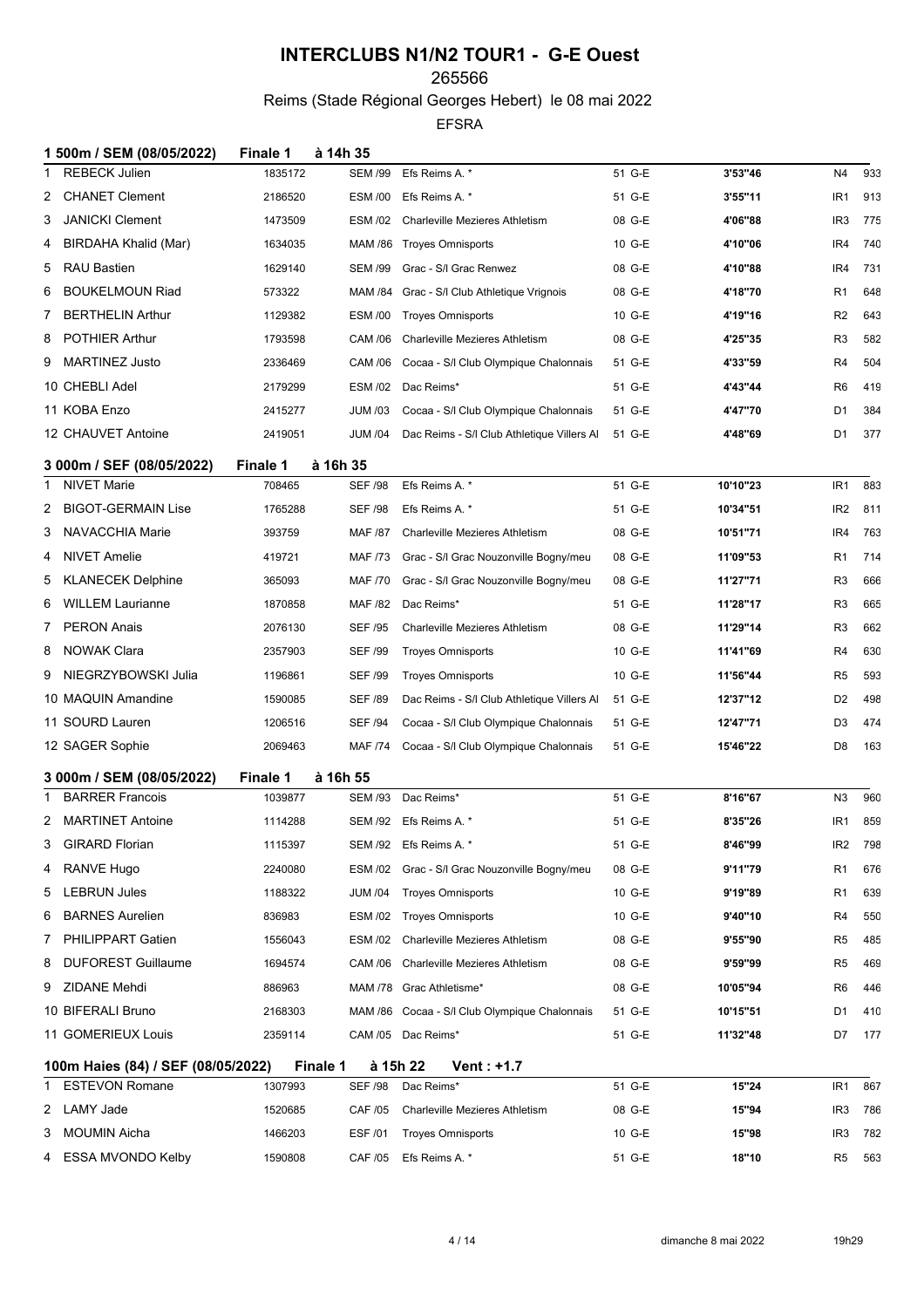### 265566

Reims (Stade Régional Georges Hebert) le 08 mai 2022

|    | 100m Haies (84) / SEF (08/05/2022)  | <b>Finale 2</b> |                 | à 15h 25<br>Vent : +1.4                       |        |            |                 |     |
|----|-------------------------------------|-----------------|-----------------|-----------------------------------------------|--------|------------|-----------------|-----|
| 1  | <b>BAGHDADI Rayhane</b>             | 2105532         | CAF /05         | Dac Reims*                                    | 51 G-E | 17"77      | R4              | 595 |
| 2  | AGOUNI Melina                       | 1992995         | CAF /05         | Grac Athletisme*                              | 08 G-E | 18"63      | R6              | 514 |
| 3  | <b>FOURNIER Suzanne</b>             | 1191590         | <b>SEF /99</b>  | Efs Reims - S/I Esa Witry                     | 51 G-E | 18"77      | D1              | 501 |
| 4  | <b>QUINT Solene</b>                 | 1754581         | <b>CAF /06</b>  | Charleville Mezieres Athletism                | 08 G-E | 20"77      | D7              | 339 |
|    | MARTIN-DAVOST Justine               | 1607158         | <b>CAF /05</b>  | <b>Troyes Omnisports</b>                      | 10 G-E | <b>DNF</b> |                 |     |
|    | 110m Haies (106) / SEM (08/05/2022) |                 | Finale 1        | à 15h 11<br><b>Vent: +0.5</b>                 |        |            |                 |     |
|    | CURFS Fabien                        | 895340          |                 | ESM /02 Troyes Omnisports                     | 10 G-E | 18"33      | R <sub>6</sub>  | 427 |
|    | 2 DE LA FAYE Jules                  | 1675952         |                 | CAM /06 Dac Reims*                            | 51 G-E | 18"49      | R <sub>6</sub>  | 409 |
|    | 3 AMIEL Johan                       | 1440613         |                 | CAM /05 Charleville Mezieres Athletism        | 08 G-E | 21"74      | D7              | 126 |
|    | 110m Haies (106) / SEM (08/05/2022) |                 | <b>Finale 2</b> | à 15h 14<br>Vent : +3.3                       |        |            |                 |     |
| 1  | <b>CHEVRIER Adrien</b>              | 1791649         |                 | CAM /05 Dac Reims*                            | 51 G-E | 17"00      | R <sub>2</sub>  | 593 |
|    | 2 DERUEL Dylan                      | 1437690         |                 | SEM /97 Charleville Mezieres Athletism        | 08 G-E | 20"36      | D4              | 226 |
|    | 3 AYOUAZ Mammar                     | 1009693         |                 | MAM /86 Troyes Omnisports                     | 10 G-E | 26"47      | D <sub>8</sub>  | 3   |
|    | 400m Haies (76) / SEF (08/05/2022)  | <b>Finale 1</b> |                 | à 11h 58                                      |        |            |                 |     |
|    | 1 OUANIS Chaima (Alg)               | 2059666         | <b>SEF /98</b>  | Efs Reims A. *                                | 51 G-E | 64"04      | N4              | 907 |
|    | 2 SERRANO Julie                     | 1539230         | <b>SEF /97</b>  | <b>Troyes Omnisports</b>                      | 10 G-E | 70"77      | IR4             | 731 |
| 3. | DUPUY Agate                         | 2167625         | CAF /06         | Charleville Mezieres Athletism                | 08 G-E | 80"00      | D <sub>3</sub>  | 521 |
| 4  | RAGETLY Marie-agathe                | 176588          | <b>SEF /89</b>  | Cocaa - S/I Club Olympique Chalonnais         | 51 G-E | 81"84      | D4              | 483 |
|    | 5 BODIN Alexia                      | 1098606         | ESF /01         | Grac - S/I Grac Renwez                        | 08 G-E | 86"49      | D6              | 394 |
|    | 400m Haies (76) / SEF (08/05/2022)  | <b>Finale 2</b> |                 | à 12h 04                                      |        |            |                 |     |
| 1  | <b>KOLACZEK Amandine</b>            | 1129929         | <b>ESF /01</b>  | Efs Reims A. *                                | 51 G-E | 70"70      | IR4             | 733 |
|    | 2 DURIMEL Oceane                    | 802988          | <b>SEF /95</b>  | <b>Troyes Omnisports</b>                      | 10 G-E | 78"51      | D <sub>2</sub>  | 552 |
|    | 3 PODOLSKI Suzon                    | 1583395         | CAF /06         | <b>Charleville Mezieres Athletism</b>         | 08 G-E | 84"30      | D <sub>5</sub>  | 435 |
|    | 400m Haies (91) / SEM (08/05/2022)  | Finale 1        |                 | à 12h 22                                      |        |            |                 |     |
| 1  | <b>ROTH Charles Emmanue</b>         | 1182414         |                 | SEM /91 Troyes Omnisports                     | 10 G-E | 55"56      | IR <sub>1</sub> | 870 |
| 2  | NEPPER Nattan                       | 1305974         | <b>JUM /04</b>  | Efs Reims A. *                                | 51 G-E | 57"47      | IR <sub>3</sub> | 789 |
| 3  | <b>ROLLIN Theo</b>                  | 1200800         |                 | ESM /01 Grac - S/I Club Athletique Vrignois   | 08 G-E | 58"97      | IR <sub>4</sub> | 728 |
| 4  | <b>BRETON Julien</b>                | 1732225         |                 | ESM /02 Dac Reims*                            | 51 G-E | 62"31      | R3              | 601 |
| 5  | POSTEAUX Theo                       | 1888224         | JUM /04         | Charleville Mezieres Athletism                | 08 G-E | 63"53      | R4              | 558 |
|    | 6 GOURNAIL Mathis                   | 2372435         |                 | CAM /06 Cocaa - S/I Club Olympique Chalonnais | 51 G-E | 68"53      | D3              | 397 |
|    | 400m Haies (91) / SEM (08/05/2022)  | <b>Finale 2</b> |                 | à 12h 28                                      |        |            |                 |     |
|    | 1 GRAL Tom                          | 1418829         |                 | ESM /02 Efs Reims A. *                        | 51 G-E | 53"81      | N <sub>3</sub>  | 948 |
| 2  | <b>LANGFORD Arthur</b>              | 1576835         |                 | CAM /05 Troyes Omnisports                     | 10 G-E | 58"56      | IR4             | 745 |
| 3. | SPINOTTI Nathan                     | 1394411         | <b>JUM /04</b>  | Grac Athletisme*                              | 08 G-E | 60"56      | R <sub>2</sub>  | 666 |
| 4  | BERTRAND Hadrien                    | 1586829         |                 | CAM /05 Dac Reims*                            | 51 G-E | 67"33      | D <sub>2</sub>  | 433 |
| 5  | <b>NEVEUR Anthony</b>               | 2154340         |                 | SEM /98 Charleville Mezieres Athletism        | 08 G-E | 68"96      | D3              | 384 |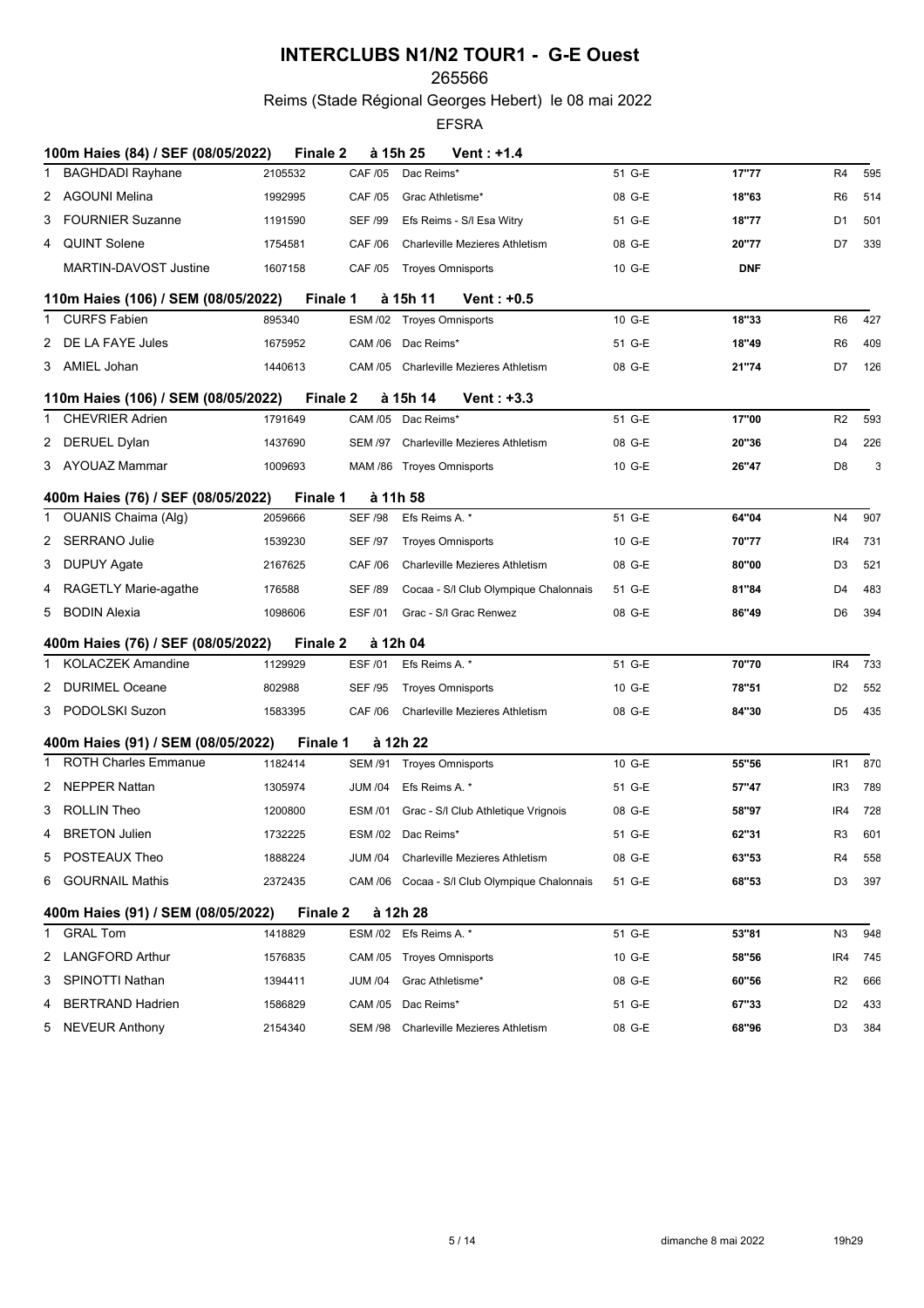## 265566

Reims (Stade Régional Georges Hebert) le 08 mai 2022

|   | 3000m Steeple (91) / SEM (08/05/2022)                   |                           | <b>Finale 1</b>       | à 16h 15                                          |        |          |                 |     |
|---|---------------------------------------------------------|---------------------------|-----------------------|---------------------------------------------------|--------|----------|-----------------|-----|
| 1 | <b>DIDIER Quentin</b>                                   | 702351                    |                       | SEM /91 Troyes Omnisports                         | 10 G-E | 9'35"09  | IR1             | 854 |
| 2 | DUPUY Nicolas                                           | 1430062                   |                       | ESM /02 Charleville Mezieres Athletism            | 08 G-E | 9'40"87  | IR <sub>2</sub> | 832 |
| 3 | MEKHISSI BENABBAD Oussama                               | 1206708                   | SEM /97               | Efs Reims A. *                                    | 51 G-E | 9'48"14  | IR <sub>2</sub> | 804 |
| 4 | <b>AIMONT Jean Baptiste</b>                             | 1538165                   | <b>SEM /98</b>        | Efs Reims A. *                                    | 51 G-E | 10'02"62 | IR4             | 751 |
| 5 | MINA Christophe                                         | 1333300                   | JUM /03               | <b>Troyes Omnisports</b>                          | 10 G-E | 10'08"92 | IR4             | 729 |
| 6 | <b>CALLIER Anthony</b>                                  | 958299                    |                       | MAM /81 Dac Reims*                                | 51 G-E | 10'21"51 | R2              | 685 |
| 7 | <b>JET Florian</b>                                      | 626142                    |                       | MAM /80 Grac - S/I Grac Nouzonville Bogny/meu     | 08 G-E | 10'47"15 | R3              | 599 |
| 8 | <b>FERT Guillaume</b>                                   | 1745711                   | SEM /91               | Charleville Mezieres Athletism                    | 08 G-E | 10'51"01 | R4              | 587 |
| 9 | <b>DOMINE Lucas</b>                                     | 1266445                   | <b>JUM /03</b>        | Grac - S/I Grac Nouzonville Bogny/meu             | 08 G-E | 11'27"51 | R <sub>6</sub>  | 477 |
|   | 10 MARCASSOLI Julien                                    | 2351296                   | MAM /79               | Dac Reims*                                        | 51 G-E | 11'57"17 | D3              | 395 |
|   | 11 GRILL Vincent                                        | 1168224                   | SEM /95               | Cocaa - S/I Club Olympique Chalonnais             | 51 G-E | 12'26"60 | D5              | 322 |
|   | 12 PEUCHERET-FRANCOIS Julien                            | 1870025                   | ESM /00               | Cocaa - S/I Club Olympique Chalonnais             | 51 G-E | 12'32"25 | D5              | 309 |
|   | Hauteur / SEF (08/05/2022)                              | <b>Finale 1</b>           |                       |                                                   |        |          |                 |     |
| 1 | MARTIN-DAVOST Justine                                   | 1607158                   | <b>CAF /05</b>        | <b>Troyes Omnisports</b>                          | 10 G-E | 1m70     | N4              | 926 |
|   | 1m55 1m60<br>1m65 1m70<br>1m75                          |                           |                       |                                                   |        |          |                 |     |
|   | o<br>о<br>о<br>о<br>XXX<br>2 MOUMIN Aicha               | 1466203                   | ESF /01               | <b>Troyes Omnisports</b>                          | 10 G-E | 1m70     | N4              | 926 |
|   | 1m60 1m65<br>1m70<br>1 <sub>m</sub> 75                  |                           |                       |                                                   |        |          |                 |     |
| 3 | О<br>XO<br>о<br>XXX<br><b>MARTINS Ynola</b>             | 2251079                   | ESF /02               | Cocaa - S/I Club Olympique Chalonnais             | 51 G-E | 1m50     | R1              | 735 |
|   | 1m20 1m30<br>1m40<br>1m45<br>1m50                       | 1m55                      |                       |                                                   |        |          |                 |     |
| 4 | о<br>$\circ$<br>XO<br>XO<br>о<br><b>FLEURY Melanie</b>  | XXX<br>1150362            | <b>SEF /99</b>        | Dac Reims*                                        | 51 G-E | 1m50     | R1              | 735 |
|   | 1m45<br>1m55<br>1m60<br>1m40<br>1m50                    | 1m65<br>1m70              | 1m75                  |                                                   |        |          |                 |     |
| 5 | о<br>XXO<br><b>ESTEVON Romane</b>                       | $\overline{a}$<br>1307993 | XXX<br><b>SEF /98</b> | Dac Reims*                                        | 51 G-E | 1m45     | R3              | 687 |
|   | 1m30 1m40<br>1m45                                       |                           |                       |                                                   |        |          |                 |     |
| 6 | $\mathbf{o}$<br>о<br>о<br><b>BAGNAROL Tamara</b>        | 244758                    | MAF /83               | Efs Reims A. *                                    | 51 G-E | 1m40     | R <sub>5</sub>  | 640 |
|   | 1m30 1m40<br>1m45                                       |                           |                       |                                                   |        |          |                 |     |
| 6 | $\mathbf{o}$<br>о<br>XXX<br>AGOUNI Melina               | 1992995                   | <b>CAF /05</b>        | Grac Athletisme*                                  | 08 G-E | 1m40     | R <sub>5</sub>  | 640 |
|   | 1m20<br>1m30<br>1m40<br>1m45                            |                           |                       |                                                   |        |          |                 |     |
| 8 | о<br>о<br>o<br>XXX<br><b>MAZZOLINI Margot</b>           | 1469956                   | CAF /05               | Cma Athle - S/I La Macerienne (charlevil.) 08 G-E |        | 1m40     | R5              | 640 |
|   | 1m30 1m40<br>1m45                                       |                           |                       |                                                   |        |          |                 |     |
| 9 | $\mathcal O$<br>XXX<br>хo<br>DOLLEZ Faustine            | 1530966                   |                       | CAF /06 Efs Reims A. *                            | 51 G-E | 1m40     | R5              | 640 |
|   | 1m30 1m40<br>1m45                                       |                           |                       |                                                   |        |          |                 |     |
|   | XXO<br>XXX<br>$\circ$<br>10 LECOMTE-SOUKHOTINE Louve    | 2435982                   | <b>SEF /98</b>        | Charleville Mezieres Athletism                    | 08 G-E | 1m20     | D5              | 453 |
|   | 1m10 1m20<br>1m30                                       |                           |                       |                                                   |        |          |                 |     |
|   | $\mathsf{o}$<br>$\mathcal O$<br>XXX<br>10 MOINY Blanche | 1257183                   |                       | ESF /01 Grac - S/I Grac Nouzonville Bogny/meu     | 08 G-E | 1m20     | D5              | 453 |
|   | 1m10 1m20<br>1m30                                       |                           |                       |                                                   |        |          |                 |     |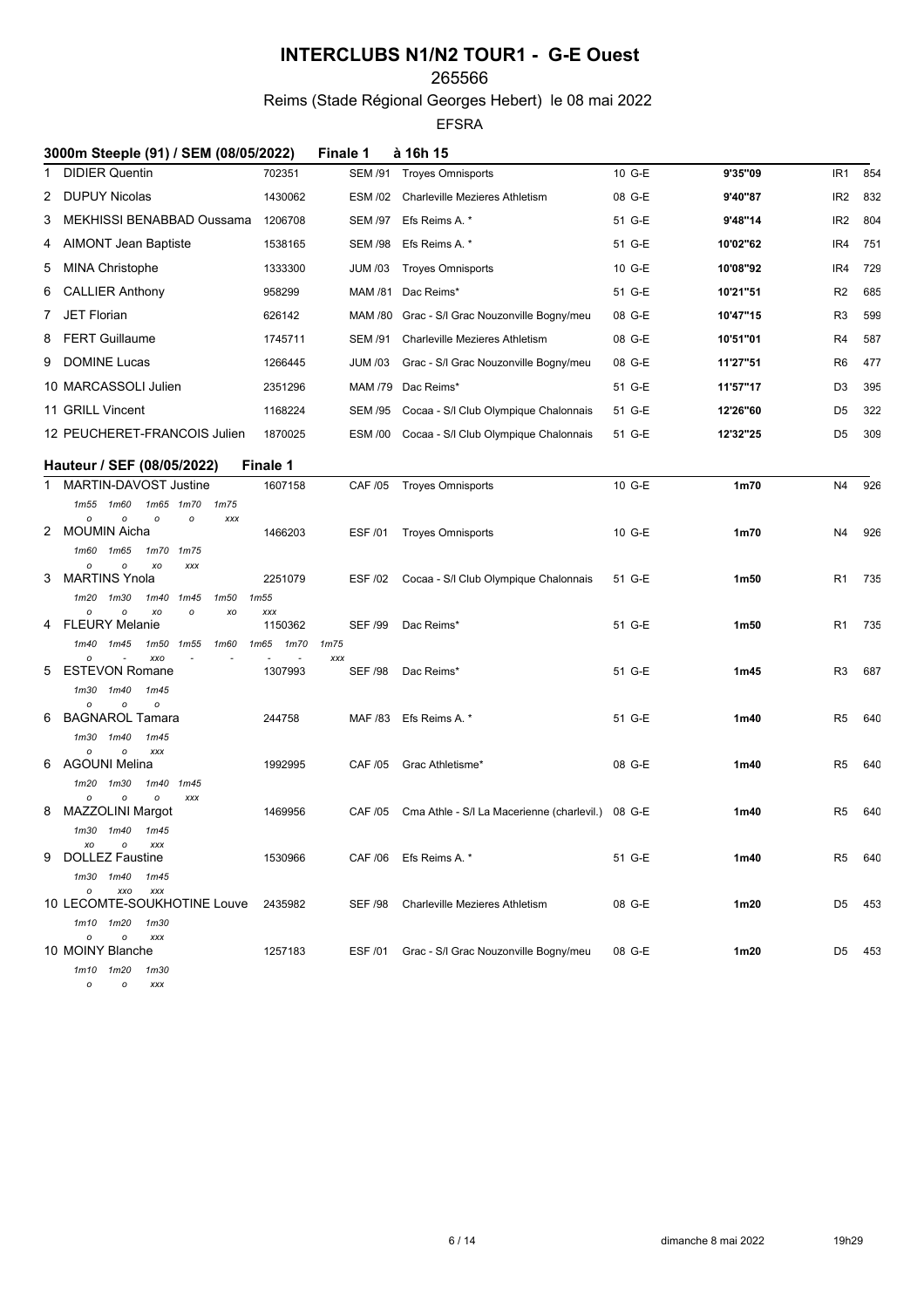265566

## Reims (Stade Régional Georges Hebert) le 08 mai 2022

EFSRA

|   | Hauteur / SEM (08/05/2022)                                           | <b>Finale 1</b>                              |                |                                                      |        |      |                 |     |
|---|----------------------------------------------------------------------|----------------------------------------------|----------------|------------------------------------------------------|--------|------|-----------------|-----|
| 1 | <b>KADIYOGO Balthazar</b>                                            | 1317281                                      |                | ESM /01 Efs Reims A. *                               | 51 G-E | 2m05 | N4              | 958 |
|   | 1m85 1m90<br>1m95<br>2m00<br>2m05                                    | 2m10                                         |                |                                                      |        |      |                 |     |
|   | 0<br>XO<br>о<br>XXO<br>2 KADIYOGO Ernest                             | XXX<br>1317292                               | JUM /03        | Efs Reims A. *                                       | 51 G-E | 2m00 | IR <sub>1</sub> | 914 |
|   | 1m65<br>1m70<br>1m75<br>1m80<br>1m60                                 | 1 <sub>m85</sub><br>1m90<br>1 <sub>m95</sub> | 2m00           | 2m05<br>2m10                                         |        |      |                 |     |
| 3 | $\mathsf{o}$<br><b>HURTE Yvanild</b>                                 | $\mathsf{o}$<br>2061910                      | хo             | XXX<br>ESM /02 Cocaa - S/I Club Olympique Chalonnais | 51 G-E | 1m80 | R <sub>2</sub>  | 741 |
|   | 1m80<br>1m85<br>1m70<br>1m75                                         |                                              |                |                                                      |        |      |                 |     |
| 4 | XXX<br>$\circ$<br>о<br>NKOLO EYANGO Helmut                           | 1344744                                      |                | SEM /92 Troyes Omnisports                            | 10 G-E | 1m70 | R5              | 655 |
|   | 1m65<br>1m70<br>1m75<br>1m80<br>1m60                                 |                                              |                |                                                      |        |      |                 |     |
|   | $\mathsf{o}\xspace$<br>$\circ$<br>XXX                                |                                              |                |                                                      |        |      |                 |     |
| 5 | <b>BUECHER Titouan</b><br>1m60<br>1m65<br>1m70                       | 1309016                                      |                | ESM /02 Dac Reims*                                   | 51 G-E | 1m65 | R6              | 612 |
|   | XXX<br>$\circ$<br>о                                                  |                                              |                |                                                      |        |      |                 |     |
| 6 | <b>MOUTARDE Mathys</b>                                               | 1291497                                      | JUM /03        | <b>Charleville Mezieres Athletism</b>                | 08 G-E | 1m65 | R6              | 612 |
|   | 1m50<br>1m60<br>1m65<br>1m70<br>XXO<br>ХO<br>о<br>XXX                |                                              |                |                                                      |        |      |                 |     |
| 7 | <b>DIDIER Quentin</b>                                                | 702351                                       |                | SEM /91 Troyes Omnisports                            | 10 G-E | 1m60 | D1              | 570 |
|   | 1 <sub>m50</sub><br>1m60<br>1 <sub>m65</sub><br>$\circ$<br>ХO<br>XXX |                                              |                |                                                      |        |      |                 |     |
| 8 | <b>BROSSE Matthias</b>                                               | 2039046                                      |                | CAM /05 Grac - S/I Club Athletique Vrignois          | 08 G-E | 1m50 | D <sub>3</sub>  | 485 |
|   | 1m50<br>1m60                                                         |                                              |                |                                                      |        |      |                 |     |
| 8 | о<br>x<br>AMIEL Johan                                                | 1440613                                      |                | CAM /05 Charleville Mezieres Athletism               | 08 G-E | 1m50 | D3              | 485 |
|   | 1m50<br>1m60                                                         |                                              |                |                                                      |        |      |                 |     |
| 8 | о<br>XXX<br><b>BEAUPERIN Lucas</b>                                   | 1013359                                      |                | SEM /96 Grac - S/I Club Athletique Vrignois          | 08 G-E | 1m50 | D <sub>3</sub>  | 485 |
|   | 1m50                                                                 |                                              |                |                                                      |        |      |                 |     |
|   | $\circ$                                                              |                                              |                |                                                      |        |      |                 |     |
|   | 11 DUYME Quentin<br>1m40<br>1m50<br>1m60                             | 1895136                                      |                | CAM /06 Dac Reims*                                   | 51 G-E | 1m50 | D3              | 485 |
|   | о<br>XXO<br>XXX                                                      |                                              |                |                                                      |        |      |                 |     |
|   | 12 MARTINEZ Justo                                                    | 2336469                                      |                | CAM /06 Cocaa - S/I Club Olympique Chalonnais        | 51 G-E | 1m20 | D <sub>8</sub>  | 235 |
|   | 1 <sub>m20</sub><br>1m40<br>о<br>XXX                                 |                                              |                |                                                      |        |      |                 |     |
|   | Perche / SEF (08/05/2022)                                            | <b>Finale 1</b>                              |                |                                                      |        |      |                 |     |
| 1 | LUTHAR Zoe                                                           | 2078409                                      |                | CAF /05 Efs Reims A. *                               | 51 G-E | 3m20 | IR <sub>1</sub> | 717 |
|   | 3m00<br>3m20<br>3m40                                                 |                                              |                |                                                      |        |      |                 |     |
| 2 | о<br>XXX<br>$\Omega$<br><b>FOURNIER Suzanne</b>                      | 1191590                                      | <b>SEF /99</b> | Efs Reims - S/I Esa Witry                            | 51 G-E | 3m20 | IR <sub>1</sub> | 717 |
|   | 3m00 3m20<br>3m40                                                    |                                              |                |                                                      |        |      |                 |     |
|   | $\circ$<br>xo<br>XXX<br>3 HAZE Anne-sophie                           | 683631                                       |                | SEF /91 Troyes Omnisports                            | 10 G-E | 3m00 | IR <sub>3</sub> | 657 |
|   | 2m20<br>2m40<br>2m60<br>2m80<br>3m00                                 | 3m20                                         |                |                                                      |        |      |                 |     |
|   | ХO<br>о<br>$\mathbf{o}$<br>XO<br>хo<br><b>HOUDELET Agathe</b>        | XXX                                          |                |                                                      |        |      |                 |     |
| 4 | 2m80<br>3m00<br>3m20                                                 | 1394912                                      | <b>JUF /04</b> | Dac Reims*                                           | 51 G-E | 3m00 | IR <sub>3</sub> | 657 |
|   | XXO<br>XXO<br>XXX                                                    |                                              |                |                                                      |        |      |                 |     |
| 5 | <b>PIHET Louise</b>                                                  | 1039651                                      | <b>SEF /98</b> | Grac - S/I Grac Nouzonville Bogny/meu                | 08 G-E | 2m80 | R <sub>1</sub>  | 597 |
|   | $3m$ 00<br>2m80<br>XXX<br>о                                          |                                              |                |                                                      |        |      |                 |     |
| 6 | <b>CHARTON Jeanne</b>                                                | 1305951                                      | ESF /01        | <b>Troyes Omnisports</b>                             | 10 G-E | 2m20 | D1              | 420 |
|   | 2m00 2m20<br>2m40<br>о<br>XXX<br>о                                   |                                              |                |                                                      |        |      |                 |     |
| 7 | GIRAUD Maelle                                                        | 2413905                                      | <b>SEF /98</b> | Dac Reims*                                           | 51 G-E | 1m80 | D5              | 303 |
|   | 2m00<br>1m80                                                         |                                              |                |                                                      |        |      |                 |     |
| 8 | о<br>XXX<br><b>LEBRETON Marine</b>                                   | 2362706                                      | <b>SEF /99</b> | Cocaa - S/I Club Olympique Chalonnais                | 51 G-E | 1m60 | D7              | 246 |
|   | 1m60 1m80<br>2m00                                                    |                                              |                |                                                      |        |      |                 |     |
| 8 | XXX<br>о<br>DUPUIS DOMINGUEZ Mathilde                                | 2187659                                      | CAF /06        | Charleville Mezieres Athletism                       | 08 G-E | 1m60 | D7              | 246 |
|   | 1m60 1m80 2m00                                                       |                                              |                |                                                      |        |      |                 |     |

*o - xxx*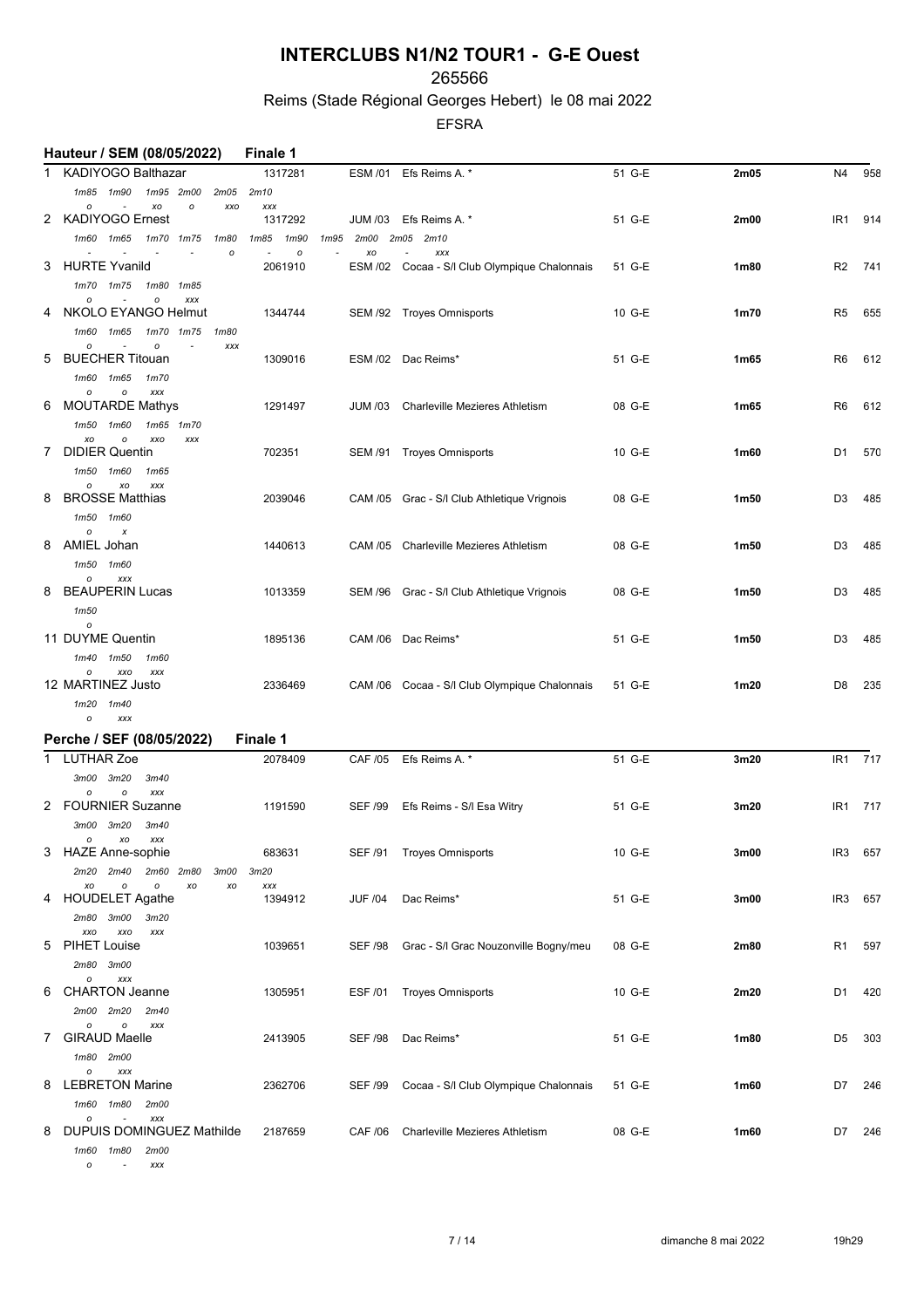### 265566

## Reims (Stade Régional Georges Hebert) le 08 mai 2022

EFSRA

|    | Perche / SEM (08/05/2022)                  |                     |                         |                          |            | Finale 1               |                |                                               |        |      |                |     |
|----|--------------------------------------------|---------------------|-------------------------|--------------------------|------------|------------------------|----------------|-----------------------------------------------|--------|------|----------------|-----|
|    | 1 BILLAT Stephane                          |                     |                         |                          |            | 166860                 |                | SEM /96 Efs Reims A. *                        | 51 G-E | 5m00 | N3             | 994 |
| 2  | 4m60<br><b>GEORGES Pierre</b>              | 4m70                | 4m80<br>0               | 4m90                     | 5m00<br>ХO | 5m10<br>XXX<br>1069567 | <b>SEM /98</b> | Efs Reims A. *                                | 51 G-E | 4m20 | IR4            | 780 |
| 3  | 4m00<br>XO<br>DE LA FAYE Jules             | 4m20<br>$\circ$     | 4m40<br><b>XXX</b>      |                          |            | 1675952                |                | CAM /06 Dac Reims*                            | 51 G-E | 4m00 | R <sub>1</sub> | 727 |
| 4  | 3m80<br>хo<br><b>BENEZECH Eric</b><br>3m40 | 4m00<br>XXO<br>3m60 | 3m80                    | 4m00                     |            | 823676                 |                | MAM /70 Troyes Omnisports                     | 10 G-E | 3m80 | R2             | 674 |
|    | 4 VANDENHAUTE Lionel<br>3m60               | хo<br>3m80          | о<br>4m00               | XXX                      |            | 863519                 |                | MAM /84 Dac Reims*                            | 51 G-E | 3m80 | R <sub>2</sub> | 674 |
| 6. | XO<br><b>SEGHIR Celibond</b><br>2m60       | $\circ$<br>2m80     | XXX<br>3m00             | 3m20                     |            | 1381678                |                | JUM /03 Troyes Omnisports                     | 10 G-E | 3m00 | D <sub>2</sub> | 466 |
| 7  | <b>DUPUY Nicolas</b><br>2m40               | $\circ$<br>2m60     | $\circ$<br>2m80         | XXX<br>3 <sub>m</sub> 00 |            | 1430062                |                | ESM /02 Charleville Mezieres Athletism        | 08 G-E | 2m80 | D <sub>3</sub> | 414 |
|    | 8 POTHIER Arthur<br>2m40                   | 2m60                | $\mathsf{o}$<br>2m80    | XXX<br>3 <sub>m</sub> 00 |            | 1793598                |                | CAM /06 Charleville Mezieres Athletism        | 08 G-E | 2m80 | D <sub>3</sub> | 414 |
| 8  | $\circ$<br>SPINOTTI Nathan<br>2m60         | 2m80                | хo<br>3 <sub>m</sub> 00 | XXX                      |            | 1394411                | <b>JUM /04</b> | Grac Athletisme*                              | 08 G-E | 2m80 | D <sub>3</sub> | 414 |
|    | $\circ$<br>10 SPINOTTI Martial<br>2m20     | XO<br>2m40          | XXX<br>2m60             | 2m80                     |            | 251274                 |                | MAM /69 Grac Athletisme*                      | 08 G-E | 2m20 | D <sub>6</sub> | 261 |
|    | 11 SAUVAGE Remi<br>2m00                    |                     |                         | x                        |            | 1521693                |                | JUM /04 Cocaa - S/l Club Olympique Chalonnais | 51 G-E | 2m00 | D7             | 211 |
|    | $\circ$                                    |                     |                         |                          |            |                        |                |                                               |        |      |                |     |

#### **Longueur / SEF (08/05/2022) Finale 1**

| 1 TSHIBWABWA Sephora  |           |                           |        |                  |          | 1210651                   |        | <b>ESF /02</b>                 |        | Efs Reims A. *     |                                               | 51 G-E | $5m65 (+0.0)$ | N4             | 923   |
|-----------------------|-----------|---------------------------|--------|------------------|----------|---------------------------|--------|--------------------------------|--------|--------------------|-----------------------------------------------|--------|---------------|----------------|-------|
| $5m32 +2.9$           |           | $\chi$                    | $+1.7$ | $\times$         | $+1.6$   | 5m65                      | $+0.0$ | 5m51                           |        | $+1.9$ 5m52 $+2.8$ |                                               |        |               |                |       |
| 2 LEGRAND Eloise      |           |                           |        |                  |          | 1324450                   |        | ESF /02                        |        |                    | Efs Reims - S/I Saint Brice Courcelles A.     | 51 G-E | $5m38 (+2.7)$ | IR2 865        |       |
| $5m18 + 0.5$          |           | $5m27 +0.3$               |        | 5m38             | $+2.7$ X |                           |        | $+1.7$ 5m36 $+2.1$ 5m18 $+0.1$ |        |                    |                                               |        |               |                |       |
| 3 LAMY Jade           |           |                           |        |                  |          | 1520685                   |        | <b>CAF /05</b>                 |        |                    | Charleville Mezieres Athletism                | 08 G-E | $5m28 (+0.6)$ | IR3 843        |       |
| $5m01 + 1.3$          |           | $5m25 +0.7$               |        | $\times$         |          | $+2.2$ 5m14               | $+1.8$ | 5m28                           | $+0.6$ |                    |                                               |        |               |                |       |
| 4 COLOMB Solane       |           |                           |        |                  |          | 1524137                   |        |                                |        |                    | CAF /06 Troyes Omnisports                     | 10 G-E | $4m80 (+0.3)$ | R3             | - 741 |
|                       |           | $4m76 + 0.4$ $4m47 + 0.2$ |        | 4m56             |          | $+1.2$ 4m80               | $+0.3$ | 4m76                           |        | $+1.9$ 4m70 +0.1   |                                               |        |               |                |       |
| 5 DIZIERE Anais       |           |                           |        |                  |          | 1135606                   |        |                                |        |                    | ESF /01 Troyes Omnisports                     | 10 G-E | 4m75 (+2.1)   | R4             | 730   |
|                       |           | $4m62 +2.1$ $4m75 +2.1$   |        | 4m53             |          | $+2.6$ 4m66               | $+2.0$ | $\times$                       |        | $+2.6$ 4m50 $+1.1$ |                                               |        |               |                |       |
| 6 MENSAH Joyce-odessa |           |                           |        |                  |          | 1565449                   |        | ESF /02 Dac Reims*             |        |                    |                                               | 51 G-E | $4m61 (+1.0)$ | R5 701         |       |
| $4m25 +0.0$           |           | $\chi$                    | $+0.0$ | 4m54             | $+3.2$   | $\boldsymbol{\mathsf{x}}$ | $+1.8$ | 4m61                           |        | $+1.0$ 4m55 $+0.0$ |                                               |        |               |                |       |
| 7 ROUSSEAU Maelle     |           |                           |        |                  |          | 2403387                   |        | CAF /06 Dac Reims*             |        |                    |                                               | 51 G-E | $4m61 (+1.3)$ | R <sub>5</sub> | 701   |
|                       |           | $4m52 + 1.9$ $4m21 + 2.0$ |        | 4m40             |          | $+1.5$ 4m61               | $+1.3$ | 4m35                           | $+1.6$ | $\times$           | $+2.7$                                        |        |               |                |       |
| 8 MARTINS Idaline     |           |                           |        |                  |          | 1266204                   |        |                                |        |                    | ESF /00 Grac - S/I Grac Nouzonville Bogny/meu | 08 G-E | 4m55 (+1.3)   | R <sub>6</sub> | 688   |
|                       |           | $4m26 + 1.8$ $4m20 + 0.6$ |        | 4m46             |          | $+2.3$ 4m52               | $+1.5$ | 4m06 +1.8 4m55 +1.3            |        |                    |                                               |        |               |                |       |
| 9 QUINT Solene        |           |                           |        |                  |          | 1754581                   |        | CAF /06                        |        |                    | Charleville Mezieres Athletism                | 08 G-E | 4m49 (+0.8)   | R6 675         |       |
|                       |           | $4m49 +0.8 +20.0$         |        | $\times$         |          | $+1.7$ 4m41               | $+1.9$ | $\chi$                         |        | $+1.2$ 4m31 +0.0   |                                               |        |               |                |       |
| 10 CHATTER Jasmine    |           |                           |        |                  |          | 1869347                   |        |                                |        |                    | CAF /06 Cocaa - S/I Club Olympique Chalonnais | 51 G-E | 4m32 (+0.9)   | D <sub>1</sub> | 639   |
| $4m32 +0.9$           |           | $3m25 + 2.3$              |        | 4 <sub>m30</sub> | $+2.8$   | $\boldsymbol{\mathsf{x}}$ | $+0.6$ |                                |        |                    |                                               |        |               |                |       |
| 11 FOGOLA Cassandre   |           |                           |        |                  |          | 805304                    |        | <b>ESF /01</b>                 |        | Grac Athletisme*   |                                               | 08 G-E | $3m92 (+1.4)$ | D4             | 555   |
| $\chi$                | $+2.5$    | $3m92 + 1.4$              |        | 3m86             | $+1.6$   | $\boldsymbol{\mathsf{x}}$ | $+3.7$ | $\times$                       | $+2.4$ | $\chi$             | $+1.2$                                        |        |               |                |       |
| 12 MILIC Ines         |           |                           |        |                  |          | 2046073                   |        |                                |        |                    | JUF /04 Cocaa - S/I Club Olympique Chalonnais | 51 G-E | $3m89 (+1.0)$ | D4             | 549   |
|                       | 3m37 +2.9 | 3m31 +2.4                 |        | 3m40             |          | +2.8 3m42                 |        | $+2.4$ 3m89 $+1.0$             |        |                    |                                               |        |               |                |       |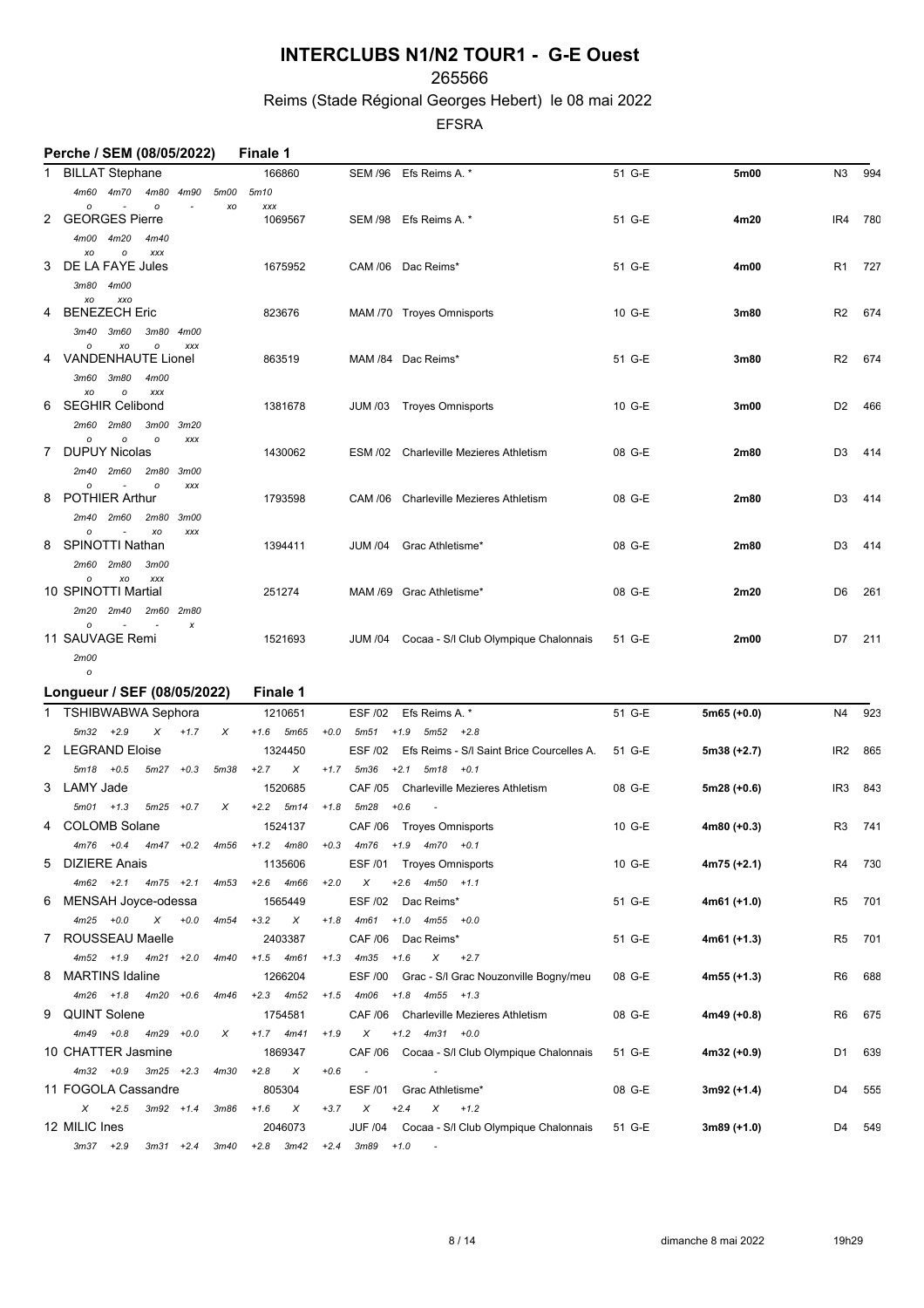#### 265566

## Reims (Stade Régional Georges Hebert) le 08 mai 2022

|   | ---- 100.00                                      |                          |                                      |        |                          |                                                 |        |               |                 |                    |
|---|--------------------------------------------------|--------------------------|--------------------------------------|--------|--------------------------|-------------------------------------------------|--------|---------------|-----------------|--------------------|
| 1 | <b>ROLLIN Theo</b>                               |                          | 1200800                              |        |                          | ESM /01 Grac - S/I Club Athletique Vrignois     | 08 G-E | $6m57 (+2.2)$ | IR <sub>3</sub> | 830                |
|   | $6m57 +2.2$                                      |                          | 6m43                                 |        |                          | $+1.4$ 6m52 $+1.6$ 6m20 $+0.3$                  |        |               |                 |                    |
|   | 2 SEVERIN Romain                                 |                          | 1158975                              |        |                          | ESM /01 Efs Reims A. *                          | 51 G-E | $6m21 (+0.0)$ | R1              | 754                |
|   | $6m21 +0.0$<br>$\blacksquare$                    |                          | $\overline{\phantom{a}}$             |        | $\sim$                   | $\overline{\phantom{a}}$                        |        |               |                 |                    |
|   | 3 LARIVIERE Florian                              |                          | 1598929                              |        |                          | ESM /00 Dac Reims*                              | 51 G-E | 5m88 (+1.9)   | R4              | 685                |
|   | $5m70 +0.2$<br>5m88 +1.9                         | 5m72                     | +1.6 5m86                            | $+1.8$ | X                        | $+2.3$<br>X<br>$+0.0$                           |        |               |                 |                    |
|   | BERTRAND Hadrien                                 |                          | 1586829                              |        |                          | CAM /05 Dac Reims*                              | 51 G-E | 5m57 (+0.0)   | R6              | 620                |
|   | $5m57 +0.0$<br>$\overline{\phantom{a}}$          | 5m33                     | $+0.0$<br>5m47                       | $+1.9$ |                          | 5m36 +0.1 5m43 +0.0                             |        |               |                 |                    |
|   | 5 PREVOST Killian                                |                          | 1481572                              |        |                          | JUM /03 Cocaa - S/I Club Olympique Chalonnais   | 51 G-E | 5m53 (+1.8)   | R6              | 612                |
|   | $5m50 + 0.5$<br>$5m53 + 1.8$                     | 5m17                     | $+1.6$<br>$\sim$ $-$                 |        | $\sim$                   | $\sim$                                          |        |               |                 |                    |
|   | 6 PY Sylvain                                     |                          | 2287190                              |        |                          | CAM /06 Efs Reims A. *                          | 51 G-E | 5m47 (+2.0)   | D1              | 599                |
|   | $5m27 +2.0$<br>$5m09 + 1.1$                      | X                        | $+3.0$ 5m47                          |        |                          | $+2.0$ 5m32 $+2.1$ 5m07 $+0.8$                  |        |               |                 |                    |
|   | 7 POSTEAUX Theo                                  |                          | 1888224                              |        |                          | JUM /04 Charleville Mezieres Athletism          | 08 G-E | 5m37 (+1.9)   | D1              | 579                |
|   | $4m96 +0.0$<br>$\sim$ $-$                        | 4m93                     | $+1.4$ 5m06                          |        |                          | $+1.8$ 5m37 $+1.9$ 5m17 $+0.8$                  |        |               |                 |                    |
|   | 8 LAURENT Hugo                                   |                          | 1387931                              |        |                          | CAM /05 Troyes Omnisports                       | 10 G-E | 5m26 (+0.3)   | D <sub>2</sub>  | 556                |
|   | $5m26 +0.3$<br>X<br>$+1.3$                       | 5m11                     | $+1.7$<br>$\sim$ $\sim$              |        | $\sim$                   | $\sim$ $-$                                      |        |               |                 |                    |
|   | 9 LANGFORD Arthur                                |                          | 1576835                              |        |                          | CAM /05 Troyes Omnisports                       | 10 G-E | 5m13 (+0.7)   | D3              | 529                |
|   |                                                  |                          | 4m85                                 |        | $+1.9$ 5m13 $+0.7$       | $\sim$ $-$                                      |        |               |                 |                    |
|   | 10 DOMINE Lucas                                  |                          | 1266445                              |        |                          | JUM /03 Grac - S/I Grac Nouzonville Bogny/meu   | 08 G-E | $4m60 (+0.0)$ | D5              | 420                |
|   | $4m60 + 0.0$<br>$\overline{\phantom{a}}$         |                          | $\sim$                               |        | $\sim$                   | $\sim$                                          |        |               |                 |                    |
|   | 11 MARTINS Krys                                  |                          | 2251078                              |        |                          | CAM /05 Cocaa - S/I Club Olympique Chalonnais   | 51 G-E | 4m56 (+2.9)   | D6              | 412                |
|   | 4m43 +0.6 4m56 +2.9                              |                          | $\sim$                               |        |                          | $\sim$                                          |        |               |                 |                    |
|   | <b>JEDRAOUI Amin</b>                             |                          | 2157797                              |        |                          | ESM /02 Charleville Mezieres Athletism          | 08 G-E | <b>DNS</b>    |                 |                    |
|   |                                                  |                          |                                      |        |                          | $\sim 100$                                      |        |               |                 |                    |
|   |                                                  |                          |                                      |        |                          |                                                 |        |               |                 |                    |
|   |                                                  |                          | <b>Finale 1</b>                      |        |                          |                                                 |        |               |                 |                    |
|   | Triple Saut / SEF (08/05/2022)<br>1 FAUVET Sarah |                          | 1753693                              |        |                          | ESF /02 Dac Reims*                              | 51 G-E |               | IR2 814         |                    |
|   | 10m72 +0.0 10m16 +1.3 11m00 +2.3 10m60           |                          |                                      | $+0.8$ |                          |                                                 |        | 11m00 (+2.3)  |                 |                    |
|   |                                                  |                          | 1978247                              |        |                          |                                                 | 10 G-E |               | IR4             | 782                |
|   | 2 FORSTER Raphaella<br>10m10 +0.0 10m39 +0.0     | X                        | $+0.6$ 10m68                         |        | CAF /05                  | Troyes Omnisports<br>+2.4 10m59 +1.0 10m42 +0.9 |        | 10m68 (+2.4)  |                 |                    |
|   |                                                  |                          | 2360775                              |        |                          | CAF /05 Charleville Mezieres Athletism          | 08 G-E |               | R3              | 715                |
|   | 3 HERRAIZ Marie-sophie<br>10m00 +0.0 9m11 +0.0   | $\overline{\phantom{a}}$ | $+1.3$<br>$\overline{\phantom{a}}$   |        |                          |                                                 |        | 10m00 (+0.0)  |                 |                    |
|   | GAIGNON Lea                                      |                          | 1484024                              |        | CAF /06                  | Efs Reims A. *                                  | 51 G-E |               | R5              |                    |
|   | $\sim$ $-$                                       | 9m69                     | $+1.4$ 9m55                          | $+1.2$ | X                        | $+0.8$ 9m59 $+1.6$                              |        | 9m69 (+1.4)   |                 | 684                |
|   |                                                  |                          | 2167625                              |        |                          | CAF /06 Charleville Mezieres Athletism          | 08 G-E |               | R6              | 660                |
|   | 5 DUPUY Agate<br>9m30 +0.1 9m45 +1.8             | 9m39                     | $+1.2$ 9m32                          | $+0.1$ | X                        | $+1.3$<br>$\overline{\phantom{a}}$              |        | 9m45 (+1.8)   |                 |                    |
|   | 6 LOUBETTE Coralie                               |                          | 1969369                              |        |                          | JUF /03 Troyes Omnisports                       | 10 G-E |               |                 | D1 650             |
|   | 9m34 +0.1 9m10 +2.1                              | 8m79                     | $+0.2$                               |        |                          |                                                 |        | $9m34 (+0.1)$ |                 |                    |
|   | 7 YAKOVLEV Anastassia                            |                          | 1546482                              |        |                          |                                                 | 51 G-E | 9m14 (+2.4)   |                 | D1 630             |
|   | $+0.0$ 9m09 $+0.0$<br>X                          | X                        | $+1.2$<br>$\times$                   | $+1.1$ | $\chi$                   | CAF /05 Efs Reims A. *<br>$+0.9$ 9m14 $+2.4$    |        |               |                 |                    |
| 8 |                                                  |                          |                                      |        |                          |                                                 |        |               |                 |                    |
|   | BAGHDADI Rayhane<br>8m52 +0.1 8m73 +0.8          | 8m90                     | 2105532<br>$+1.0$<br>$\sim 10^{-10}$ |        | $\overline{\phantom{a}}$ | CAF /05 Dac Reims*<br>$\overline{\phantom{a}}$  | 51 G-E | 8m90 (+1.0)   |                 | D <sub>2</sub> 606 |
|   | 9 CAILLET Anais                                  |                          | 1965269                              |        | SEF /98                  |                                                 | 08 G-E | 8m70 (+1.8)   | D3              |                    |
|   | 8m36 +1.9 8m18 +0.7                              | 8m39                     | $+1.6$ 7m83                          |        |                          | Grac - S/I Club Athletique Vrignois             |        |               |                 | 587                |
|   | 10 ROBIN Jeanne                                  |                          | 1525692                              |        |                          | +2.5 8m22 +1.4 8m70 +1.8                        | 51 G-E |               |                 |                    |
|   | 7m69 +2.0 7m96 +2.1                              | 8m04                     | $+1.7$<br>$\sim 100$                 |        | $\sim$                   | JUF /04 Cocaa - S/I Club Olympique Chalonnais   |        | 8m04 (+1.7)   |                 | D5 522             |
|   |                                                  |                          |                                      |        |                          | CAF /06 Grac Athletisme*                        |        |               |                 |                    |
|   | 11 SIMON Noemie<br>7m32 +0.5 7m45 +1.9           | 7m67                     | 1619210<br>$+1.6$ 7m27               |        |                          | +0.8 7m66 +1.7 7m55 +2.0                        | 08 G-E | 7m67 (+1.6)   | D7              | 487                |
|   | 12 OUAHBA Mina                                   |                          | 1797978                              |        |                          | JUF /03 Cocaa - S/I Club Olympique Chalonnais   | 51 G-E | 7m44 (+0.6)   |                 | D7 464             |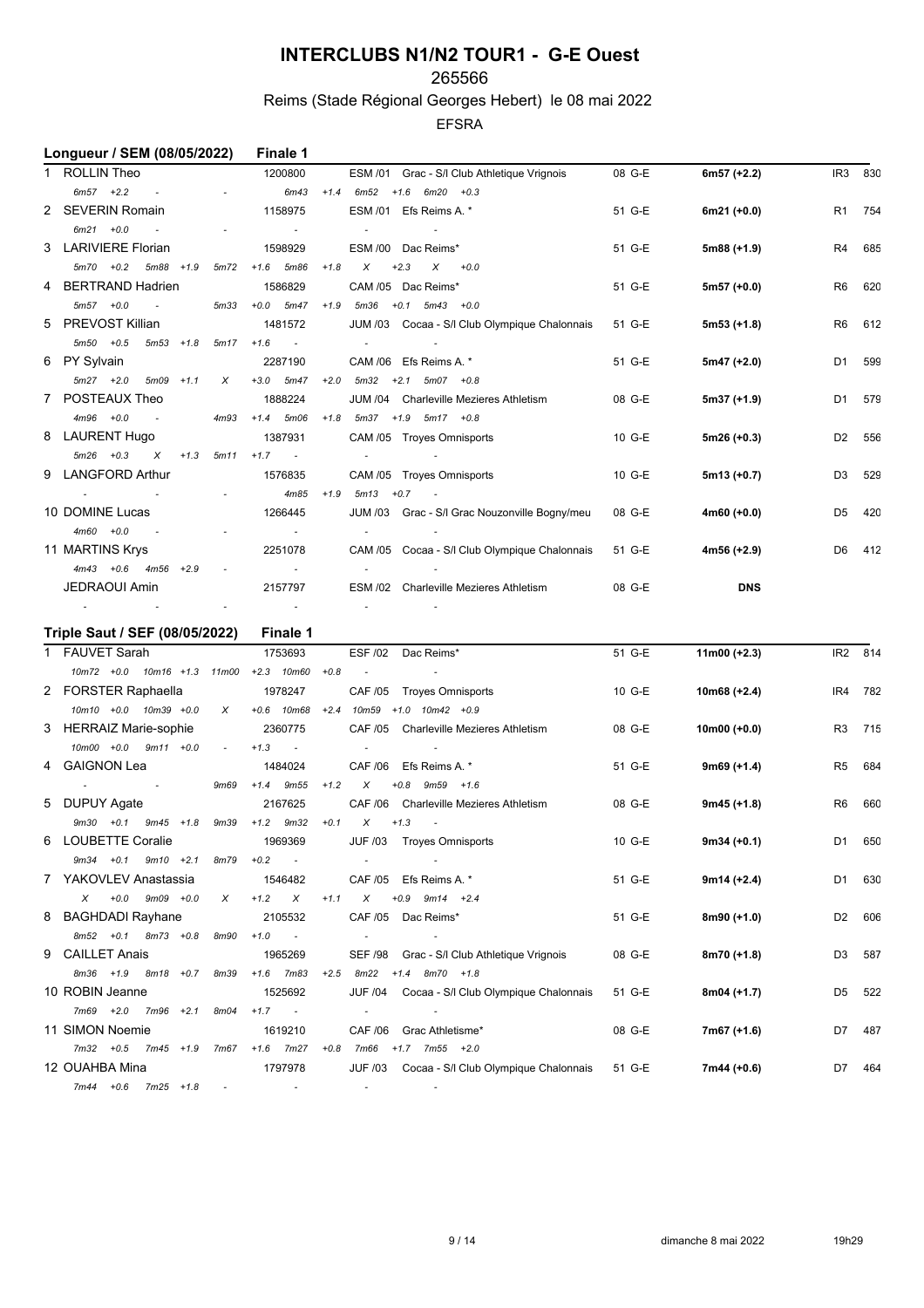## 265566

## Reims (Stade Régional Georges Hebert) le 08 mai 2022

#### EFSRA

|   | Triple Saut / SEM (08/05/2022)                           | <b>Finale 1</b>          |                         |                                               |        |                |    |                    |
|---|----------------------------------------------------------|--------------------------|-------------------------|-----------------------------------------------|--------|----------------|----|--------------------|
|   | 1 CURFS Fabien                                           | 895340                   |                         | ESM /02 Troyes Omnisports                     | 10 G-E | $12m97 (+0.0)$ |    | R1 742             |
|   | 12m89 +1.8 12m81 +1.4 12m97 +0.0 11m65 +1.5              |                          | $\sim$ $\sim$           |                                               |        |                |    |                    |
|   | 2 GRAL Tom                                               | 1418829                  |                         | ESM /02 Efs Reims A. *                        | 51 G-E | 12m86 (+0.0)   | R2 | 731                |
|   | $12m86 + 0.0$<br>$\omega$                                | $\sim$                   | $\sim$                  |                                               |        |                |    |                    |
|   | 3 RICHARD Thomas                                         | 2109297                  |                         | CAM /06 Efs Reims A. *                        | 51 G-E | 12m19 (+0.7)   | R4 | 662                |
|   | 11m55 +0.5 11m86 +1.8 12m19 +0.7 12m03                   |                          |                         | +2.3 11m87 +1.8 12m04 +1.8                    |        |                |    |                    |
| 4 | JEAN-BAPTISTE-ADOLPH Anton 1773640                       |                          |                         | ESM /01 Troyes Omnisports                     | 10 G-E | 12m09 (+0.0)   | R4 | 652                |
|   | 11m63 +1.9 11m82 +1.1 11m70 +1.8 11m43                   |                          | $+1.1$ 12m09 $+0.0$     | $\blacksquare$                                |        |                |    |                    |
|   | 5 SAGER Lucas                                            | 1707126                  |                         | ESM /02 Cocaa - S/I Club Olympique Chalonnais | 51 G-E | $11m67 (+1.1)$ | R6 | 609                |
|   | 11m09 +1.3 11m34 +1.5 11m67 +1.1                         | $\sim 100$               | $\sim$                  | $\sim$                                        |        |                |    |                    |
| 6 | DAYAWA Clement                                           | 1761210                  |                         | CAM /06 Dac Reims*                            | 51 G-E | 11m36 (+1.0)   | D1 | 578                |
|   | 11m36 +1.0 11m36 +3.3 11m00 +2.2                         | $\sim 100$ km s $^{-1}$  | $\sim$                  |                                               |        |                |    |                    |
|   | 7 TAILLANDIER Malo                                       | 1936772                  |                         | JUM /03 Charleville Mezieres Athletism        | 08 G-E | $11m15 (+1.7)$ | D1 | 557                |
|   | $+0.6$ 11m15 $+1.7$<br>$\boldsymbol{X}$<br>$\sim$        | $\sim 100$               | $\sim$                  | $\sim$                                        |        |                |    |                    |
|   | 8 SANCHEZ Esteban                                        | 1699136                  |                         | CAM /05 Dac Reims*                            | 51 G-E | 11m08 (+1.2)   | D2 | 549                |
|   | 10m30 +1.0 11m08 +1.2 10m86 +1.2                         | $\sim$ 100 $\pm$         | $\sim$                  | $\sim$                                        |        |                |    |                    |
|   | 9 OUANNOUGHI Billel                                      | 1193362                  |                         | CAM /05 Grac - S/I Grac Nouzonville Bogny/meu | 08 G-E | $11m03 (+0.6)$ | D2 | 544                |
|   | 11m03 +0.6 10m88 +1.8 11m02 +0.0                         | $\sim 100$               | $\sim$                  | $\sim$                                        |        |                |    |                    |
|   | 10 JANICKI Clement                                       | 1473509                  |                         | ESM /02 Charleville Mezieres Athletism        | 08 G-E | 10m73 (+1.5)   | D3 | 514                |
|   | 10m73 +1.5 10m22 +1.3 10m40 +0.4 10m70                   | $+0.6$                   | $\sim$                  | $\sim$                                        |        |                |    |                    |
|   | 11 EVRARD Leo                                            | 1067404                  |                         | SEM /98 Grac Athletisme*                      | 08 G-E | 9m49 (+1.6)    | D7 | 390                |
|   | $9m49 + 1.6$<br>X<br>$\sim$                              | $+2.3$<br>$\blacksquare$ | $\sim 100$ km s $^{-1}$ | $9m32 +0.0$                                   |        |                |    |                    |
|   | 12 GOURNAIL Mathis                                       | 2372435                  |                         | CAM /06 Cocaa - S/I Club Olympique Chalonnais | 51 G-E | $9m06 (+0.2)$  | D8 | 347                |
|   | $9m06 +0.2$<br>X                                         | $+2.7$<br>X<br>$+0.3$    | $\sim$ $-$              | $\sim 100$ km s $^{-1}$                       |        |                |    |                    |
|   |                                                          |                          |                         |                                               |        |                |    |                    |
|   | Poids (4 Kg) / SEF (08/05/2022)                          | <b>Finale 1</b>          |                         |                                               |        |                |    |                    |
|   | 1 LOMBARDO Anais                                         | 1507000                  |                         | CAF /05 Grac Athletisme*                      | 08 G-E | 9m64           |    | R <sub>2</sub> 564 |
|   | 8m92 8m80 9m64 9m37<br>X                                 | X                        |                         |                                               |        |                |    |                    |
|   | 2 DANTE Djenebou (Mli)                                   | 1650242                  | SEF /89                 | Efs Reims A. *                                | 51 G-E | 8m46           | R5 | 491                |
|   | 7m26<br>$\boldsymbol{X}$<br>$\boldsymbol{X}$<br>8m46     |                          |                         |                                               |        |                |    |                    |
|   | 3 AISSAOUI Celia                                         | 1627885                  |                         | ESF /02 Grac Athletisme*                      | 08 G-E | 8m34           | R6 | 484                |
|   | 7m90 7m90 8m11<br>X                                      | 8m34 8m34                |                         |                                               |        |                |    |                    |
| 4 | <b>BOCHE Sandrine</b>                                    | 1629592                  |                         | MAF /75 Troyes Omnisports                     | 10 G-E | 8m09           | R6 | 468                |
|   | 7m41 7m84 8m09 7m91                                      | 7m64 7m86                |                         |                                               |        |                |    |                    |
|   | 5 DURIMEL Oceane                                         | 802988                   |                         | SEF /95 Troyes Omnisports                     | 10 G-E | 8m08           | R6 | 468                |
|   | 7m62 7m29 7m30 7m68 7m90                                 | 8m08                     |                         |                                               |        |                |    |                    |
| 6 | <b>BARBERON GARCIA Joanna</b>                            | 2034587                  |                         | CAF /05 Dac Reims*                            | 51 G-E | 7m92           |    | D1 458             |
|   | 7m55 7m71 7m72 7m83 7m92 7m71                            |                          |                         |                                               |        |                |    |                    |
|   | 7 LAHMAR Lina                                            | 1418080                  | JUF /04                 | Dac Reims*                                    | 51 G-E | 7m83           | D1 | 452                |
|   | 7m61 7m75 7m61 7m83 7m66 7m83                            |                          |                         |                                               |        |                |    |                    |
|   | 8 LECOMTE-SOUKHOTINE Louve 2435982                       |                          | SEF /98                 | <b>Charleville Mezieres Athletism</b>         | 08 G-E | 7m41           | D2 | - 427              |
|   | 6m82<br>$\boldsymbol{\mathsf{x}}$<br>6m83 6m31 7m14 7m41 |                          |                         |                                               |        |                |    |                    |
| 9 | MIHOUB Ema                                               | 1597564                  | CAF /06                 | Charleville Mezieres Athletism                | 08 G-E | 7m34           | D2 | 422                |
|   | 6m32 7m05 6m94 7m01<br>7m33                              | 7m34                     |                         |                                               |        |                |    |                    |
|   | 10 SOURD Lauren                                          | 1206516                  |                         | SEF /94 Cocaa - S/I Club Olympique Chalonnais | 51 G-E | 6m55           | D4 | 374                |
|   | 6m55 5m42 5m83 6m23<br>5m23                              | 5m90                     |                         |                                               |        |                |    |                    |
|   | 11 KOLACZEK Amandine                                     | 1129929                  |                         | ESF /01 Efs Reims A. *                        | 51 G-E | 5m13           | D8 | 287                |

*X 4m73 X 5m13 X 4m88*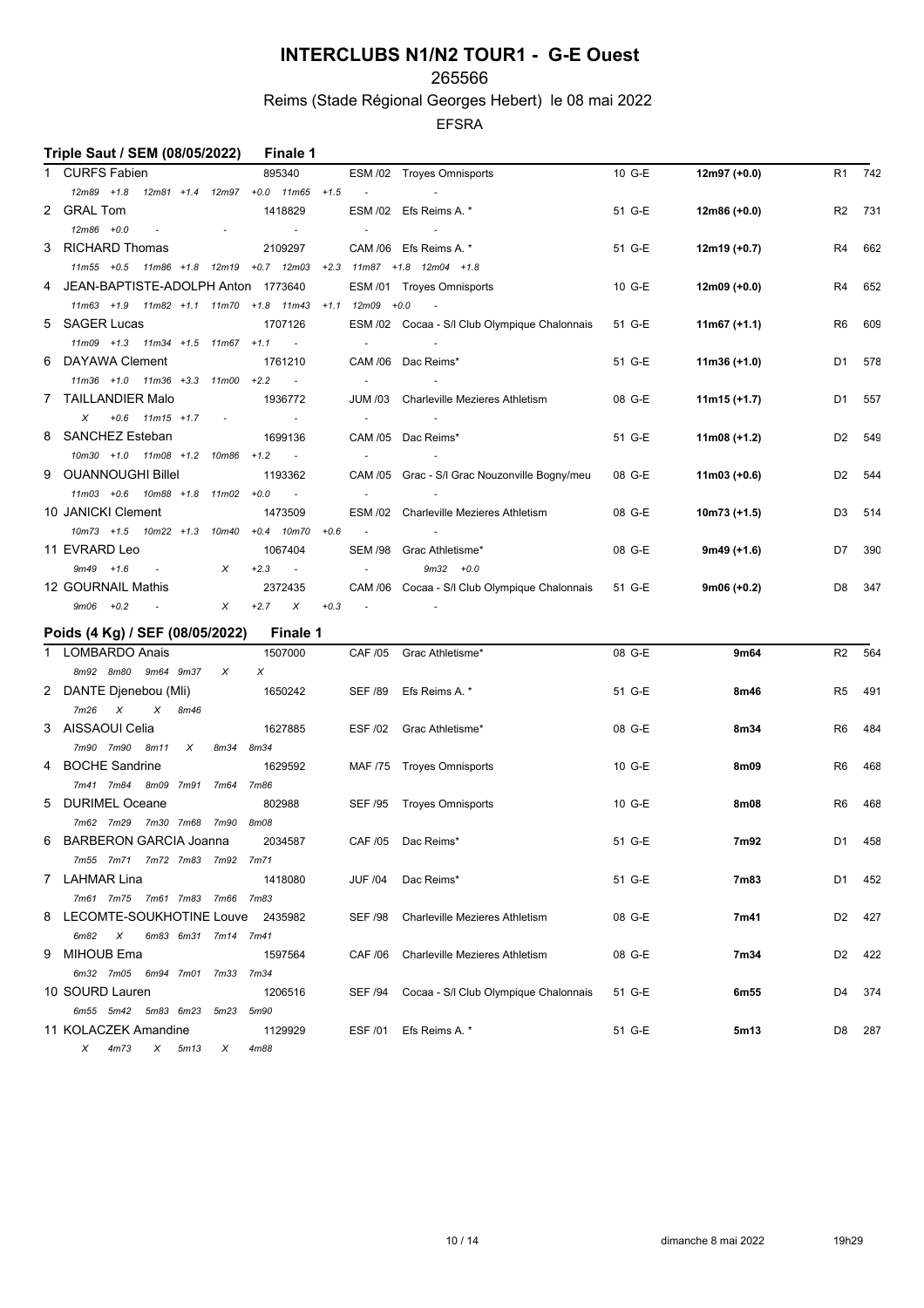#### 265566

## Reims (Stade Régional Georges Hebert) le 08 mai 2022

|   | Poids (7 Kg) / SEM (08/05/2022)                                                                        |       | Finale 1    |                |                                               |        |       |                 |         |
|---|--------------------------------------------------------------------------------------------------------|-------|-------------|----------------|-----------------------------------------------|--------|-------|-----------------|---------|
|   | 1 AUBRY Arthur                                                                                         |       | 1037246     |                | SEM /99 Cocaa - S/l Club Olympique Chalonnais | 51 G-E | 13m66 |                 | IR2 744 |
|   | 3m08 13m34 13m13 13m66 13m44 13m05                                                                     |       |             |                |                                               |        |       |                 |         |
|   | 2 CROLET Cedric                                                                                        |       | 922744      |                | MAM /72 Efs Reims A. *                        | 51 G-E | 11m27 | R3              | 603     |
|   | 11m10 11m27 11m13 X                                                                                    |       |             |                |                                               |        |       |                 |         |
|   | 3 ALI Yannick                                                                                          |       | 2081486     |                | CAM /05 Troyes Omnisports                     | 10 G-E | 10m97 | R4              | 585     |
|   | 9m87 10m41 10m32 10m80 10m97 9m66                                                                      |       |             |                |                                               |        |       |                 |         |
|   | KADIYOGO Balthazar                                                                                     |       | 1317281     |                | ESM /01 Efs Reims A. *                        | 51 G-E | 10m58 | R4              | 562     |
|   | 9m68 10m19 10m07 10m58                                                                                 | X     | 10m06       |                |                                               |        |       |                 |         |
|   | 5 HARDY Thierry                                                                                        |       | 2077989     |                | MAM /71 Troyes Omnisports                     | 10 G-E | 10m38 | R5              | 551     |
|   | 9m93 10m13 10m38 9m89 7m87                                                                             |       | X           |                |                                               |        |       |                 |         |
| 6 | <b>BONNENFANT Maximillien</b>                                                                          |       | 2217998     |                | SEM /93 Dac Reims*                            | 51 G-E | 10m34 | R5              | 548     |
|   | 9m77 10m23 10m34 9m13 6m12 9m27                                                                        |       |             |                |                                               |        |       |                 |         |
|   | 7 PELTIER Clement                                                                                      |       | 658806      |                | SEM /94 Grac - S/I Club Athletique Vrignois   | 08 G-E | 9m86  | R5              | 520     |
|   | 7m11 6m77 7m23 7m09                                                                                    | 9m86  | 7m34        |                |                                               |        |       |                 |         |
| 8 | BERTRAND Stephane                                                                                      |       | 2176606     |                | MAM /77 Cocaa - S/I Club Olympique Chalonnais | 51 G-E | 9m42  | R6              | 494     |
|   | 8m83 9m42 8m09 8m55                                                                                    | 8m93  | 9m00        |                |                                               |        |       |                 |         |
| 9 | <b>SPINOTTI Martial</b>                                                                                |       | 251274      |                | MAM /69 Grac Athletisme*                      | 08 G-E | 9m34  | R6              | 489     |
|   | 9m34<br>X<br>8m91<br>X                                                                                 | X     | <b>8m88</b> |                |                                               |        |       |                 |         |
|   | 10 NIVOIX Karim                                                                                        |       | 1520693     |                | SEM /98 Charleville Mezieres Athletism        | 08 G-E | 8m89  | D1              | 463     |
|   | X<br>8m51<br>8m89 8m06                                                                                 |       |             |                |                                               |        |       |                 |         |
|   | 11 BARRER Antoine                                                                                      |       | 1201149     |                | SEM /93 Dac Reims*                            | 51 G-E | 8m37  | D <sub>2</sub>  | 432     |
|   | 8m37 8m32 8m11 8m09                                                                                    | 8m30  | 8m10        |                |                                               |        |       |                 |         |
|   | 12 POSTEAUX Fabien                                                                                     |       | 1864508     |                | MAM /84 Charleville Mezieres Athletism        | 08 G-E | 7m89  | D <sub>3</sub>  | 404     |
|   | 7m03 7m71 7m89 7m71                                                                                    | 6m79  | 6m79        |                |                                               |        |       |                 |         |
|   | Disque (1.0 Kg) / SEF (08/05/2022)                                                                     |       | Finale 1    |                |                                               |        |       |                 |         |
|   | LACAZETTE Laura                                                                                        |       | 2186312     | <b>ESF /00</b> | Efs Reims A. *                                | 51 G-E | 35m48 | IR <sub>3</sub> | 622     |
|   | 29m68<br>$\boldsymbol{\mathsf{x}}$<br>32m70<br>$\boldsymbol{\mathsf{x}}$                               |       | 32m02 35m48 |                |                                               |        |       |                 |         |
| 2 | OUAHBA Mina                                                                                            |       | 1797978     | <b>JUF /03</b> | Cocaa - S/I Club Olympique Chalonnais         | 51 G-E | 28m22 | R4              | 490     |
|   | X 26m79 24m96 26m43 28m22                                                                              |       | X           |                |                                               |        |       |                 |         |
|   | 3 CASSIER Ana                                                                                          |       | 257575      |                | MAF /62 Cocaa - S/I Club Olympique Chalonnais | 51 G-E | 27m56 | R5              | 478     |
|   | 25m42 X<br>27m56 X                                                                                     | 25m78 | Χ           |                |                                               |        |       |                 |         |
|   | 4 FERRAND Alizee                                                                                       |       | 1698438     | ESF /01        | Efs Reims A. *                                | 51 G-E | 27m55 | R5              | 478     |
|   | 24m56 24m50<br>X 22m48 22m98 27m55                                                                     |       |             |                |                                               |        |       |                 |         |
| 5 | <b>LATREILLE Laurene</b>                                                                               |       | 802186      | <b>SEF /95</b> | <b>Charleville Mezieres Athletism</b>         | 08 G-E | 24m57 | D <sub>2</sub>  | 424     |
|   | 20m84 23m49 21m60 24m57 23m37<br>X.                                                                    |       |             |                |                                               |        |       |                 |         |
|   | 6 FLEURY Melanie                                                                                       |       | 1150362     |                | SEF /99 Dac Reims*                            | 51 G-E | 20m54 | D4              | 351     |
|   | 18m13<br>$\sim 100$<br>- 20m54 20m15 20m25                                                             |       |             |                |                                               |        |       |                 |         |
|   | 7 MINE Sandrine                                                                                        |       | 1122815     |                | MAF /87 Grac - S/l Club Athletique Vrignois   | 08 G-E | 20m36 | D4              | 347     |
|   | 19m80<br>$\mathcal{L}(\mathcal{A})$ and $\mathcal{L}(\mathcal{A})$ . Then<br>$\boldsymbol{\mathsf{x}}$ | 20m36 |             |                |                                               |        |       |                 |         |
| 8 | JANICKI Juliette                                                                                       |       | 1927893     |                | SEF /96 Charleville Mezieres Athletism        | 08 G-E | 18m72 | D5              | 318     |
|   | X 17m24 18m13 17m70 18m72 18m63                                                                        |       |             |                |                                               |        |       |                 |         |
|   | 9 MAHIEU Charlotte                                                                                     |       | 1133345     |                | SEF /98 Grac - S/I Club Athletique Vrignois   | 08 G-E | 18m35 | D5              | 311     |
|   | 18m35 17m84 X 18m15                                                                                    | X     |             |                |                                               |        |       |                 |         |
|   | 10 ALLAIRE Marie-laure                                                                                 |       | 1981218     |                | MAF /71 Troyes Omnisports                     | 10 G-E | 18m11 | D5              | 307     |
|   | $X$ X<br>18m11 17m85                                                                                   |       | $X = 17m13$ |                |                                               |        |       |                 |         |
|   | 11 BLANCHARD Chloe                                                                                     |       | 1881019     |                | JUF /04 Dac Reims*                            | 51 G-E | 18m08 | D5              | 306     |
|   |                                                                                                        |       |             |                |                                               |        |       |                 |         |
|   | 16m38 16m80<br>X 15m11 15m61 18m08                                                                     |       |             |                |                                               |        |       |                 |         |
|   | 12 HENRY Virginie                                                                                      |       | 1519488     |                | MAF /73 Troyes Omnisports                     | 10 G-E | 14m64 | D7              | 244     |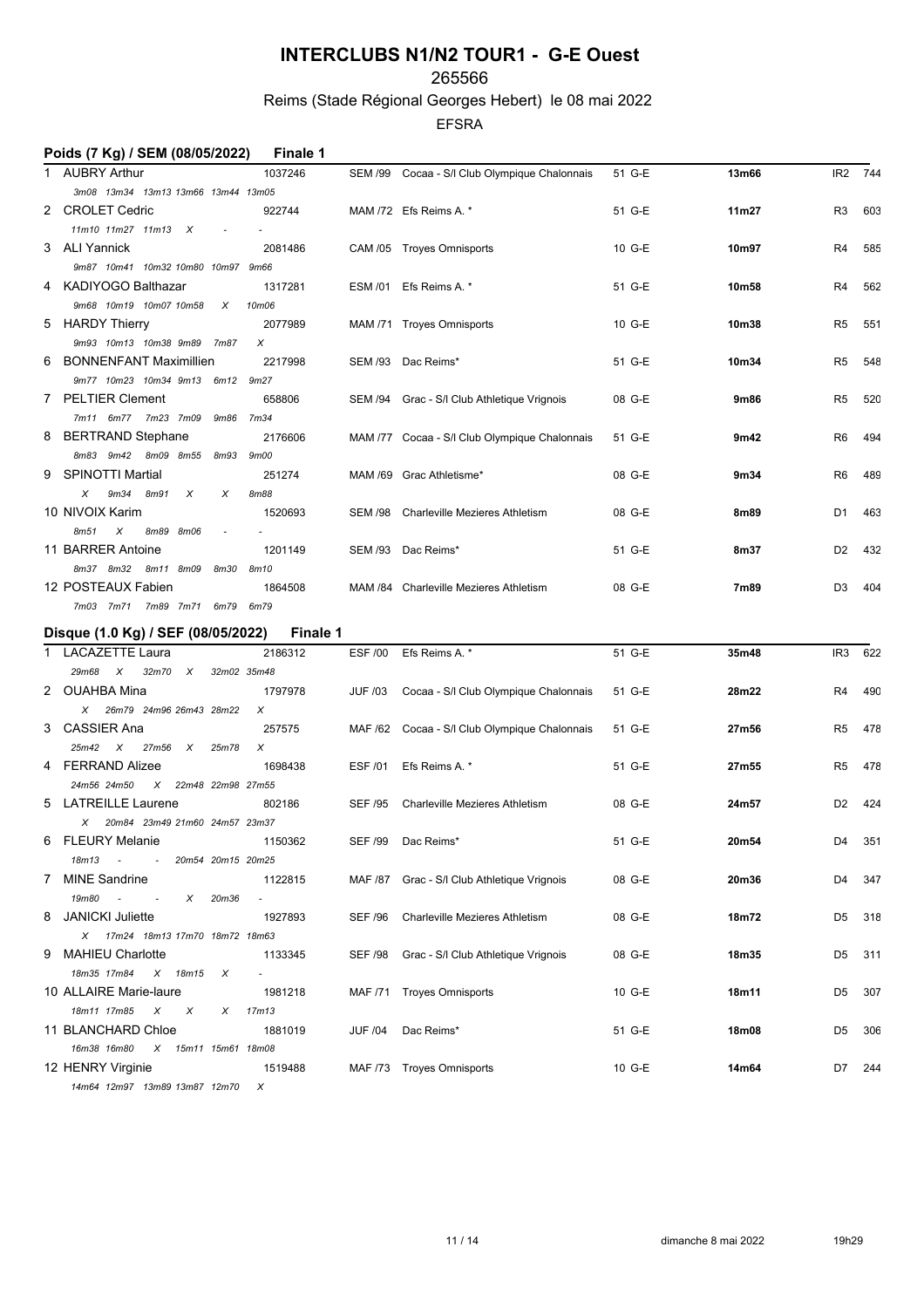### 265566

## Reims (Stade Régional Georges Hebert) le 08 mai 2022

EFSRA

|   | Disque (2.0 Kg) / SEM (08/05/2022)                       | <b>Finale 1</b> |                |                                                         |        |       |         |        |
|---|----------------------------------------------------------|-----------------|----------------|---------------------------------------------------------|--------|-------|---------|--------|
|   | 1 BELOTTI Jian-luca                                      | 1488093         |                | SEM /98 Cocaa - S/l Club Olympique Chalonnais           | 51 G-E | 41m97 | IR2 730 |        |
|   | 41m97 38m41 39m80 41m77 39m90 39m79                      |                 |                |                                                         |        |       |         |        |
|   | 2 HABETS Eric                                            | 573649          |                | MAM /83 Efs Reims - S/I Ac Foulees Aquatincienne 51 G-E |        | 38m09 | IR4     | 660    |
|   | 38m09<br>$\boldsymbol{\mathsf{x}}$<br>$X$ 37 $m16$<br>X  | 38m00           |                |                                                         |        |       |         |        |
| 3 | <b>KADIYOGO Ernest</b>                                   | 1317292         |                | JUM /03 Efs Reims A. *                                  | 51 G-E | 36m09 | R1      | 623    |
|   | 36m09 33m28<br>X<br>X<br>X                               | 34m68           |                |                                                         |        |       |         |        |
| 4 | <b>DADA Corentin</b>                                     | 568049          |                | SEM /94 Cocaa - S/I Club Olympique Chalonnais           | 51 G-E | 29m41 | R6      | 502    |
|   | 28m87 26m38<br>$X$ 29 $m41$<br>X                         | 26m98           |                |                                                         |        |       |         |        |
| 5 | <b>HERRGOTT Arnaud</b>                                   | 2168381         |                | MAM /83 Troyes Omnisports                               | 10 G-E | 29m04 | R6      | 495    |
|   | 29m04 26m97 26m89 27m19 27m48 27m64                      |                 |                |                                                         |        |       |         |        |
| 6 | <b>DANCERELLE Alexis</b>                                 | 1141795         |                | SEM /98 Charleville Mezieres Athletism                  | 08 G-E | 28m85 | D1      | 492    |
|   | X 27m19 28m77 24m14 28m59 28m85                          |                 |                |                                                         |        |       |         |        |
|   | 7 BEAUPERIN Lucas                                        | 1013359         |                | SEM /96 Grac - S/I Club Athletique Vrignois             | 08 G-E | 27m57 | D1      | 469    |
|   | 22m79 27m57<br>- 25m46 22m94 23m04                       |                 |                |                                                         |        |       |         |        |
| 8 | AUDURENQ Quentin                                         | 1506141         |                | SEM /96 Dac Reims*                                      | 51 G-E | 24m70 | D3      | 417    |
|   | $20m21$ $X$<br>23m01 24m70 24m36 24m45                   |                 |                |                                                         |        |       |         |        |
| 9 | <b>COURROUX Gauthier</b>                                 | 1228255         |                | ESM /01 Grac - S/I Club Athletique Vrignois             | 08 G-E | 22m77 | D4      | 382    |
|   | 20m75 21m03<br>- 19m49 22m77                             | X               |                |                                                         |        |       |         |        |
|   | 10 CHEVRIER Adrien                                       | 1791649         |                | CAM /05 Dac Reims*                                      | 51 G-E | 20m20 | D5      | 335    |
|   | X 20m20 16m28 15m85<br>X                                 |                 |                |                                                         |        |       |         |        |
|   | 11 MARCHAL Maxence                                       | 2051950         |                | CAM /06 Charleville Mezieres Athletism                  | 08 G-E | 19m89 | D5      | 330    |
|   | $X = 19m89$<br>$\sim$ $\sim$<br>X                        | 17m32 18m62     |                |                                                         |        |       |         |        |
|   | 12 HILLERA Hugo                                          | 1970924         |                | CAM /06 Troyes Omnisports                               | 10 G-E | 17m64 | D6      | 289    |
|   | 15m77 X<br>$\boldsymbol{\mathsf{x}}$<br>X 17m64 15m86    |                 |                |                                                         |        |       |         |        |
|   |                                                          |                 |                |                                                         |        |       |         |        |
|   | Marteau (4 Kg) / SEF (08/05/2022)                        | Finale 1        |                |                                                         |        |       |         |        |
|   | 1 ZAKKOUR Soukaina (Mar)                                 | 1949519         | <b>SEF /93</b> | Efs Reims A. *                                          | 51 G-E | 60m40 | N1      | 938    |
|   | X 60m40 5m50 55m53<br>$\boldsymbol{\mathsf{x}}$          | 58m38           |                |                                                         |        |       |         |        |
|   | 2 AUBERT Steffy                                          | 1929123         | <b>JUF /04</b> | Charleville Mezieres Athletism                          | 08 G-E | 41m32 | IR4     | 632    |
|   | 41m27 41m32<br>X 40m72 39m92                             |                 |                |                                                         |        |       |         |        |
|   | 3 VERREAUX Deborah                                       | 1215483         | SEF /97        | Grac - S/I Grac Nouzonville Bogny/meu                   | 08 G-E | 37m39 | R2      | 569    |
|   | 37m26<br>$\boldsymbol{\mathsf{x}}$<br>X<br>$X$ 37 $m39$  |                 |                |                                                         |        |       |         |        |
| 4 | <b>SANDRIN Domitille</b>                                 | 2169111         | CAF /06        | Troyes Omnisports                                       | 10 G-E | 37m07 | R2      | 564    |
|   | 33m73<br>$\boldsymbol{\mathsf{X}}$<br>$X$ 37 $m$ 07<br>X | 36m30           |                |                                                         |        |       |         |        |
|   | 5 BOIREAU Audrey                                         | 859519          |                | MAF /84 Dac Reims*                                      | 51 G-E | 35m95 | R3      | 546    |
|   | 35m06 35m95 34m79 X                                      | 34m50 33m85     |                |                                                         |        |       |         |        |
|   | 6 VERREAUX Melanie                                       | 1215482         |                | SEF /96 Grac - S/I Grac Nouzonville Bogny/meu           | 08 G-E | 35m17 | R3      | 534    |
|   | $33m08$ X<br>33m99 30m98 34m40 35m17                     |                 |                |                                                         |        |       |         |        |
|   | 7 VALLEE Laura                                           | 1453334         |                | JUF /03 Charleville Mezieres Athletism                  | 08 G-E | 31m43 |         | R5 474 |
|   | 30m49 31m43<br>$\boldsymbol{X}$<br>X                     | 29m85 30m01     |                |                                                         |        |       |         |        |
|   | 8 SIRAT Lena                                             | 1461564         |                | CAF /06 Efs Reims - S/I Saint Brice Courcelles A.       | 51 G-E | 31m20 |         | R5 471 |
|   | 28m76 28m76 31m20 30m33<br>X                             | 30m17           |                |                                                         |        |       |         |        |
|   | 9 SEURE Najia                                            | 1269544         |                | MAF /78 Troyes Omnisports                               | 10 G-E | 28m08 |         | D1 421 |
|   | X<br>X<br>X<br>X<br>28m08                                | X               |                |                                                         |        |       |         |        |
|   | 10 GIRAUD Maelle                                         | 2413905         |                | SEF /98 Dac Reims*                                      | 51 G-E | 23m14 | D3      | 343    |
|   | 20m42 23m00 23m14 20m54 20m93                            | X               |                |                                                         |        |       |         |        |
|   | 11 ROUSSEAUX Marta                                       | 1696215         |                | MAF /72 Cocaa - S/I Club Olympique Chalonnais           | 51 G-E | 20m01 | D5      | 293    |

*20m01 17m87 17m68 X 16m89 16m26*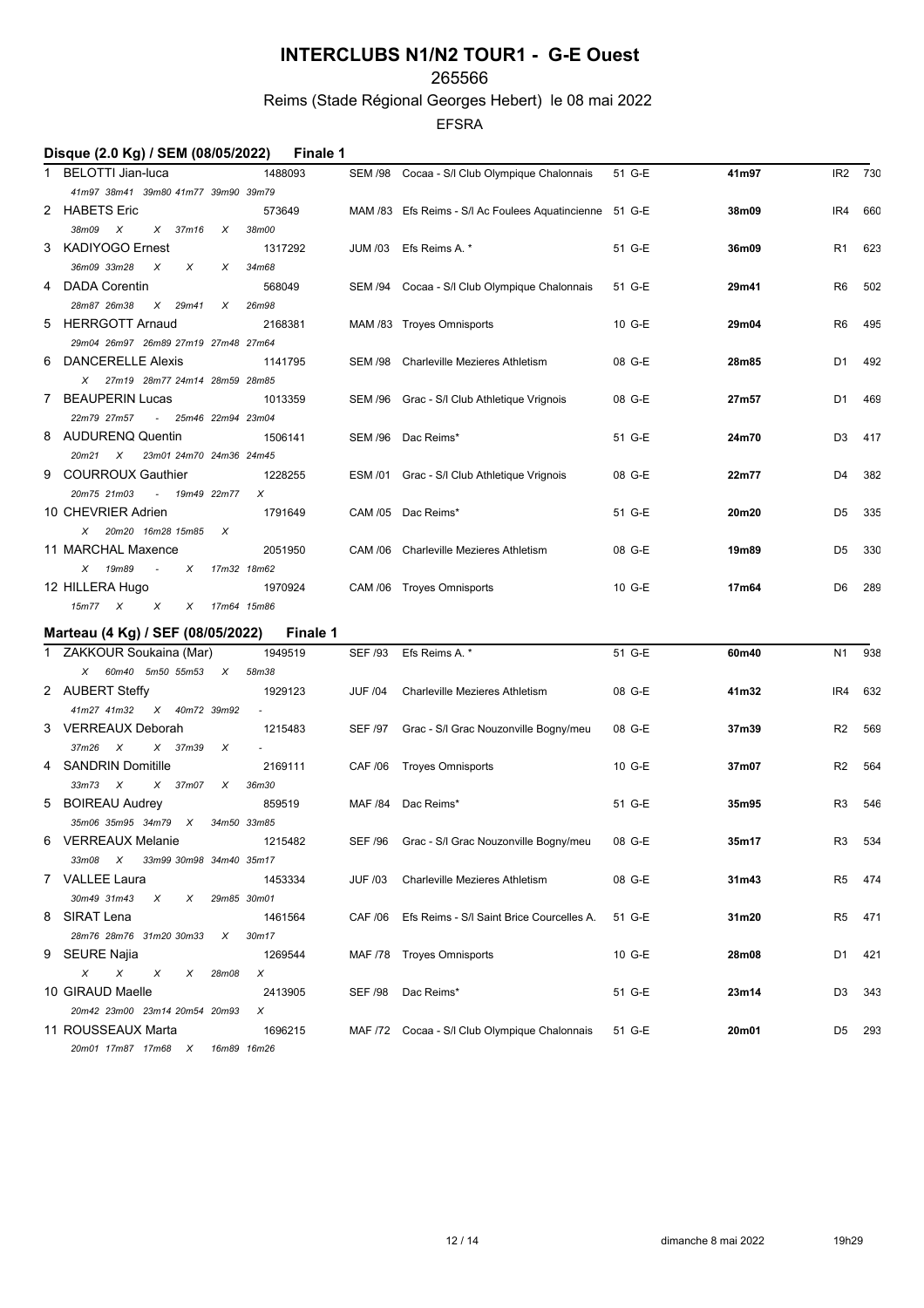### 265566

## Reims (Stade Régional Georges Hebert) le 08 mai 2022

EFSRA

|   | Marteau (7 Kg) / SEM (08/05/2022)                | <b>Finale 1</b>           |                |                                               |        |       |                |         |
|---|--------------------------------------------------|---------------------------|----------------|-----------------------------------------------|--------|-------|----------------|---------|
|   | 1 HILLERA Michael                                | 1970925                   |                | MAM /77 Troyes Omnisports                     | 10 G-E | 50m13 |                | IR2 736 |
|   | X<br>X<br>43m44 50m13<br>X                       | 46m43                     |                |                                               |        |       |                |         |
|   | 2 ZRIM Olivier                                   | 266738                    |                | MAM /83 Efs Reims A. *                        | 51 G-E | 47m93 | IR3            | 702     |
|   | 47m93<br>$\boldsymbol{\mathsf{x}}$<br>X<br>Χ     | 45m31 44m74               |                |                                               |        |       |                |         |
|   | 3 THULLIER Matteo                                | 1455025                   | ESM/           | <b>Charleville Mezieres Athletism</b>         | 08 G-E | 42m89 | R2             | 626     |
|   | X<br>42m89<br>X<br>X                             | 40m66 42m41               |                |                                               |        |       |                |         |
|   | <b>MAREE Quentin</b>                             | 171561                    |                | SEM /97 Grac - S/I Grac Nouzonville Bogny/meu | 08 G-E | 38m72 | R4             | 562     |
|   | X<br>X<br>38m72<br>$\times$<br>X                 |                           |                |                                               |        |       |                |         |
|   | 5 VIARD Olivier                                  | 1292025                   |                | MAM /68 Efs Reims A. *                        | 51 G-E | 38m70 | R4             | 562     |
|   | $\boldsymbol{X}$<br>X 36m13 38m32 36m61<br>38m70 |                           |                |                                               |        |       |                |         |
| 6 | <b>THOMAS Patrice</b>                            | 656946                    |                | MAM /66 Cocaa - S/I Club Olympique Chalonnais | 51 G-E | 31m83 | D1             | 458     |
|   | $X$ 31 $m40$<br>X<br>31m83 26m36                 | X                         |                |                                               |        |       |                |         |
|   | 7 TANGUY Michel                                  | 1551586                   |                | MAM /54 Troyes Omnisports                     | 10 G-E | 26m83 | D4             | 382     |
|   | 26m83 26m09<br>$\times$<br>Χ<br>X                | Χ                         |                |                                               |        |       |                |         |
| 8 | VANDENHAUTE Lionel                               | 863519                    |                | MAM /84 Dac Reims*                            | 51 G-E | 25m90 | D4             | 368     |
|   | 22m12 22m76 25m28 25m90 23m84                    | X                         |                |                                               |        |       |                |         |
| 9 | AUBRY Marc                                       | 654024                    |                | MAM /69 Cocaa - S/I Club Olympique Chalonnais | 51 G-E | 21m99 | D6             | 309     |
|   | 21m99 20m06 20m82 21m22 18m57 20m07              |                           |                |                                               |        |       |                |         |
|   | 10 DROUILLET Thomas                              | 1319700                   |                | SEM /94 Dac Reims*                            | 51 G-E | 19m85 | D7             | 277     |
|   | X<br>$\blacksquare$<br>$\sim$<br>X               | 18m41 19m85               |                |                                               |        |       |                |         |
|   | 11 CROYET Matteo                                 | 1551197                   |                | CAM /05 Grac Athletisme*                      | 08 G-E | 19m45 | D7             | 271     |
|   | 18m83 17m75 18m98 X                              | 19m45 18m23               |                |                                               |        |       |                |         |
|   | 12 BARROS DA SILVA Jose                          | 1289045                   |                | SEM /92 Charleville Mezieres Athletism        | 08 G-E | 12m86 | D <sub>8</sub> | 171     |
|   | 12m86 11m76                                      |                           |                |                                               |        |       |                |         |
|   | Javelot (600 G) / SEF (08/05/2022)               | <b>Finale 1</b>           |                |                                               |        |       |                |         |
|   | 1 PATIN DE SAULCOURT Celine                      | 2435471                   |                | MAF /76 Grac - S/I Grac Renwez                | 08 G-E | 27m31 | R5             | 477     |
|   | 27m03 X<br>23m86 26m33 26m14 27m31               |                           |                |                                               |        |       |                |         |
|   | 2 CAILLET Anais                                  | 1965269                   | SEF /98        |                                               | 08 G-E | 27m05 | R5             | 472     |
|   | 23m21 27m05<br>X 26m17 20m51                     | X                         |                | Grac - S/I Club Athletique Vrignois           |        |       |                |         |
|   | 3 HOUDELET Agathe                                | 1394912                   | <b>JUF /04</b> | Dac Reims*                                    | 51 G-E | 26m41 | R6             | 460     |
|   | 26m41 25m61 25m10 X                              | 24m61 25m36               |                |                                               |        |       |                |         |
|   | 4 GAIGNON Lea                                    | 1484024                   |                | CAF /06 Efs Reims A. *                        | 51 G-E | 25m81 | D1             | 449     |
|   | 24m32 22m97 22m00 24m58 25m81                    |                           |                |                                               |        |       |                |         |
|   | 5 JOUVANTE Tyfenn                                | 2394167                   | <b>JUF /04</b> | Charleville Mezieres Athletism                | 08 G-E | 25m49 | D1             | 443     |
|   | 25m42 X<br>25m49 24m26 25m02                     | X                         |                |                                               |        |       |                |         |
|   | 6 REGNAULT Camille                               | 1297141                   |                |                                               | 10 G-E |       | D3             |         |
|   |                                                  |                           |                | JUF /04 Troyes Omnisports                     |        | 21m70 |                | 374     |
|   | 12m41 20m14 20m00 X 21m70 18m62<br>7 HENROT Lou  |                           |                |                                               | 08 G-E | 20m69 | D4             | 356     |
|   | 20m57 20m69<br>X 18m61 19m22                     | 1323594                   |                | JUF /03 Charleville Mezieres Athletism        |        |       |                |         |
|   |                                                  | $\boldsymbol{\mathsf{X}}$ |                |                                               |        |       |                |         |
|   | 8 HAZE Anne-sophie<br>17m74 19m75 18m95 17m66    | 683631                    |                | SEF /91 Troyes Omnisports                     | 10 G-E | 20m27 | D4             | 348     |
|   | $\boldsymbol{X}$                                 | 20m27                     |                |                                               |        |       |                |         |
|   | 9 LUTHAR Zoe                                     | 2078409                   |                | CAF /05 Efs Reims A. *                        | 51 G-E | 18m93 | D5             | 324     |
|   | 18m93 X<br>X 13m80 13m98 18m52                   |                           |                |                                               |        |       |                |         |
|   | 10 DESGRIPPES Mathilde                           | 1070411                   |                | SEF /94 Dac Reims*                            | 51 G-E | 13m81 | D7             | 231     |
|   | 13m81 X<br>10m61 9m95 12m66 10m81                |                           |                |                                               |        |       |                |         |
|   | 11 LEFORT Ophelie                                | 1040670                   |                | SEF /95 Cocaa - S/I Club Olympique Chalonnais | 51 G-E | 11m87 | D8             | 195     |

*11m87 9m83 9m63 8m68 X X*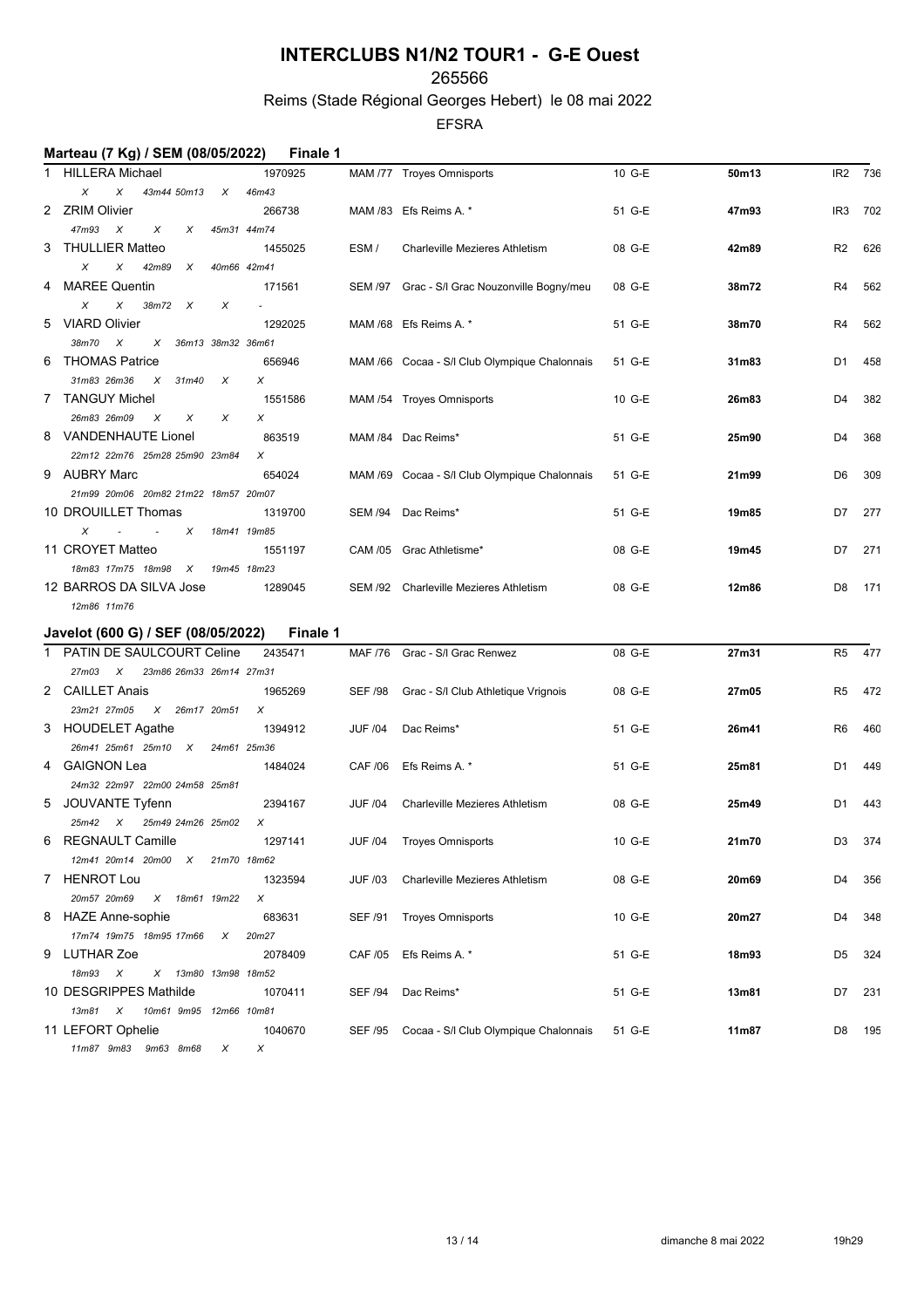### 265566

Reims (Stade Régional Georges Hebert) le 08 mai 2022

|   | Javelot (800 G) / SEM (08/05/2022)                      | <b>Finale 1</b>     |                            |                                                    |        |          |                 |     |
|---|---------------------------------------------------------|---------------------|----------------------------|----------------------------------------------------|--------|----------|-----------------|-----|
|   | 1 MOUTARDE Mathys                                       | 1291497             |                            | JUM /03 Charleville Mezieres Athletism             | 08 G-E | 64m15    | N3              | 876 |
|   | 61m35 X<br>64m15 59m67                                  |                     |                            |                                                    |        |          |                 |     |
|   | 2 COULAUD Samuel                                        | 657612              |                            | SEM /97 Efs Reims A. *                             | 51 G-E | 56m54    | IR <sub>2</sub> | 769 |
|   | 46m13 56m54 52m63 50m66 50m78                           | X                   |                            |                                                    |        |          |                 |     |
| 3 | SANCHEZ Esteban<br>44m60 45m26<br>X 50m79 49m13 45m69   | 1699136             |                            | CAM /05 Dac Reims*                                 | 51 G-E | 50m79    | IR4             | 688 |
| 4 | ROTH Charles Emmanue                                    | 1182414             |                            | SEM /91 Troyes Omnisports                          | 10 G-E | 49m27    | IR4             | 666 |
|   | 42m23 49m27 48m38 X                                     |                     |                            |                                                    |        |          |                 |     |
| 5 | <b>LEMOINE Maxime</b>                                   | 1295507             |                            | ESM /00 Efs Reims A. *                             | 51 G-E | 46m60    | R <sub>2</sub>  | 629 |
|   | X<br>X 42m17 46m60<br>x                                 |                     |                            |                                                    |        |          |                 |     |
| 6 | <b>BENEZECH Eric</b>                                    | 823676              |                            | MAM /70 Troyes Omnisports                          | 10 G-E | 39m18    | R5              | 525 |
|   | 38m66 39m18                                             |                     |                            |                                                    |        |          |                 |     |
|   | 7 AISSAOUI Farid                                        | 642797              |                            | MAM /74 Grac Athletisme*                           | 08 G-E | 38m42    | R6              | 514 |
| 8 | 37m77 38m11 36m75 35m95 38m42<br><b>BRIARD Vivien</b>   | X<br>979542         |                            | MAM /83 Grac - S/I Grac Nouzonville Bogny/meu      | 08 G-E | 36m91    | D1              | 493 |
|   | 36m91 X<br>X 32m89 33m67 34m26                          |                     |                            |                                                    |        |          |                 |     |
| 9 | TIEBEKABE Yendountie (Tog)                              | 1754407             |                            | SEM /91 Cocaa - S/l Club Olympique Chalonnais      | 51 G-E | 33m83    | D <sub>2</sub>  | 450 |
|   | X 31m50 33m83<br>$\overline{\phantom{a}}$               |                     |                            |                                                    |        |          |                 |     |
|   | 10 BRETON Julien                                        | 1732225             |                            | ESM /02 Dac Reims*                                 | 51 G-E | 31m73    | D <sub>3</sub>  | 420 |
|   | $X$ 31m73<br>$\boldsymbol{\mathsf{x}}$<br>X<br>X        | 31m41               |                            |                                                    |        |          |                 |     |
|   | 11 BLOQUEL Gauthier                                     | 1618568             | ESM /01                    | Charleville Mezieres Athletism                     | 08 G-E | 28m60    | D5              | 376 |
|   | 23m77 25m04 27m44 28m60<br>12 PEUCHERET-FRANCOIS Julien | 1870025             |                            |                                                    | 51 G-E |          |                 |     |
|   | 11m59 14m17 13m96 13m49                                 |                     |                            | ESM /00 Cocaa - S/I Club Olympique Chalonnais      |        | 14m17    | D8              | 175 |
|   |                                                         |                     |                            |                                                    |        |          |                 |     |
|   | 3 000m Marche / SEF (08/05/2022)<br>1 MILLE Agathe      | Finale 1<br>1501503 | à 11h 21<br><b>JUF /04</b> | Grac - S/I Grac Renwez                             | 08 G-E | 14'25"12 | N <sub>2</sub>  | 891 |
|   |                                                         |                     |                            |                                                    |        |          |                 |     |
|   | 2 MILLE Angele                                          | 1577846             | ESF /01                    | Grac - S/I Grac Renwez                             | 08 G-E | 15'18"08 | N4              | 799 |
| 3 | <b>DEMON Sonia</b>                                      | 1829922             |                            | MAF /72 Efs Reims A. *                             | 51 G-E | 15'35"82 | N4              | 770 |
| 4 | TOMEZAK Celia                                           | 1391568             | CAF /05                    | Efs Reims A. *                                     | 51 G-E | 16'44"15 | IR <sub>3</sub> | 662 |
| 5 | <b>BOIREAU Audrey</b>                                   | 859519              | MAF /84                    | Dac Reims*                                         | 51 G-E | 19'04"83 | R6              | 464 |
| 6 | DENIS Manon                                             | 2378321             | CAF /06                    | Dac Reims*                                         | 51 G-E | 20'00"70 | D <sub>2</sub>  | 395 |
| 7 | <b>CHAMBERLIN Solene</b>                                | 1704794             | <b>SEF /98</b>             | Charleville Mezieres Athletism                     | 08 G-E | 20'27"47 | D <sub>2</sub>  | 364 |
|   | 8 ROUSSEAUX Marta                                       | 1696215             |                            | MAF /72 Cocaa - S/I Club Olympique Chalonnais      | 51 G-E | 20'58"08 | D3              | 330 |
|   | 9 HENRY Virginie                                        | 1519488             | <b>MAF /73</b>             | <b>Troyes Omnisports</b>                           | 10 G-E | 21'34"12 | D4              | 293 |
|   | <b>STEVENOT Fleur</b>                                   | 2075834             | CAF /06                    | Charleville Mezieres Athletism                     | 08 G-E | DQ       |                 |     |
|   |                                                         |                     |                            |                                                    |        |          |                 |     |
|   | 5 000m Marche / SEM (08/05/2022)                        | Finale 1            | à 10h 34                   |                                                    |        |          |                 |     |
| 1 | <b>MILLE Olivier</b>                                    | 1663623             |                            | MAM /72 Grac - S/I Grac Renwez                     | 08 G-E | 24'28"87 | IR <sub>3</sub> | 725 |
| 2 | <b>BONNOMET Arthur</b>                                  | 1206477             | ESM /00                    | Efs Reims A. *                                     | 51 G-E | 25'24"33 | R1              | 664 |
| 3 | <b>AUBRY Simon</b>                                      | 1576879             |                            | CAM /06 Efs Reims - S/I Esa Witry                  | 51 G-E | 25'56"42 | R1              | 630 |
| 4 | <b>LAMOURY Maximilien</b>                               | 677711              |                            | SEM /96 Grac - S/I Grac Renwez                     | 08 G-E | 28'39"39 | R6              | 471 |
| 5 | <b>HONOREZ Denis</b>                                    | 1709176             |                            | MAM /80 Cocaa - S/l Club Olympique Chalonnais      | 51 G-E | 30'54"66 | D <sub>2</sub>  | 356 |
| 6 | <b>GUETAT Gerard</b>                                    | 1350207             |                            | MAM /62 Troyes Omnisports                          | 10 G-E | 31'17"23 | D3              | 338 |
| 7 | <b>FERREIRA Bruno</b>                                   | 723640              |                            | MAM /79 Troyes Omnisports                          | 10 G-E | 36'13"12 | D8              | 149 |
| 8 | MONDOKO Jean-faustin (Caf)                              | 1622105             |                            | MAM /74 Dac Reims*                                 | 51 G-E | 37'58"51 | D8              | 100 |
| 9 | BILLAUDEL Jean-philippe                                 |                     |                            | MAM /82 Cma Athle - S/I La Macerienne (charlevil.) | 08 G-E |          | D8              | 25  |
|   |                                                         | 2233435             |                            |                                                    |        | 41'53"23 |                 |     |
|   | 10 DA SILVA Matthieu                                    | 2298902             |                            | MAM /84 Dac Reims*                                 | 51 G-E | 45'38"65 | D8              |     |
|   | <b>AUBERT Maxime</b>                                    | 2404316             |                            | SEM /97 Cma Athle - S/I La Macerienne (charlevil.) | 08 G-E | DQ       |                 |     |